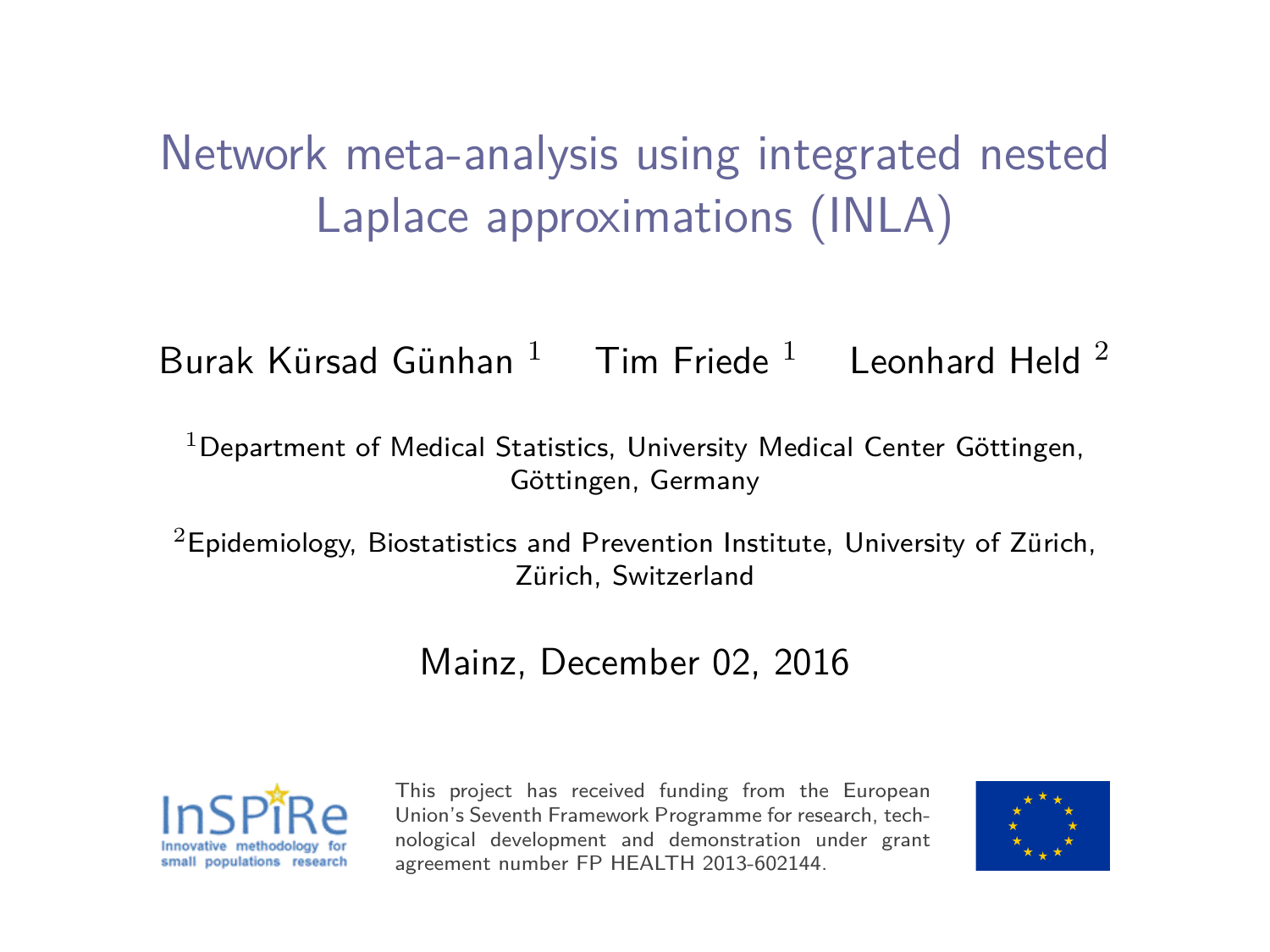# <span id="page-1-0"></span>Systematic review

- **•** Review of evidences from different studies
- On a specific question, methods to identify, select, appraise and summarize similar but separate studies
- **Study selection**: inclusion and exclusion criteria

#### Meta-analysis (The analysis of analyses)

- Quantitative part of systematic review
- SR may or may not include a meta-analysis
- Using statistical methods to combine results from different studies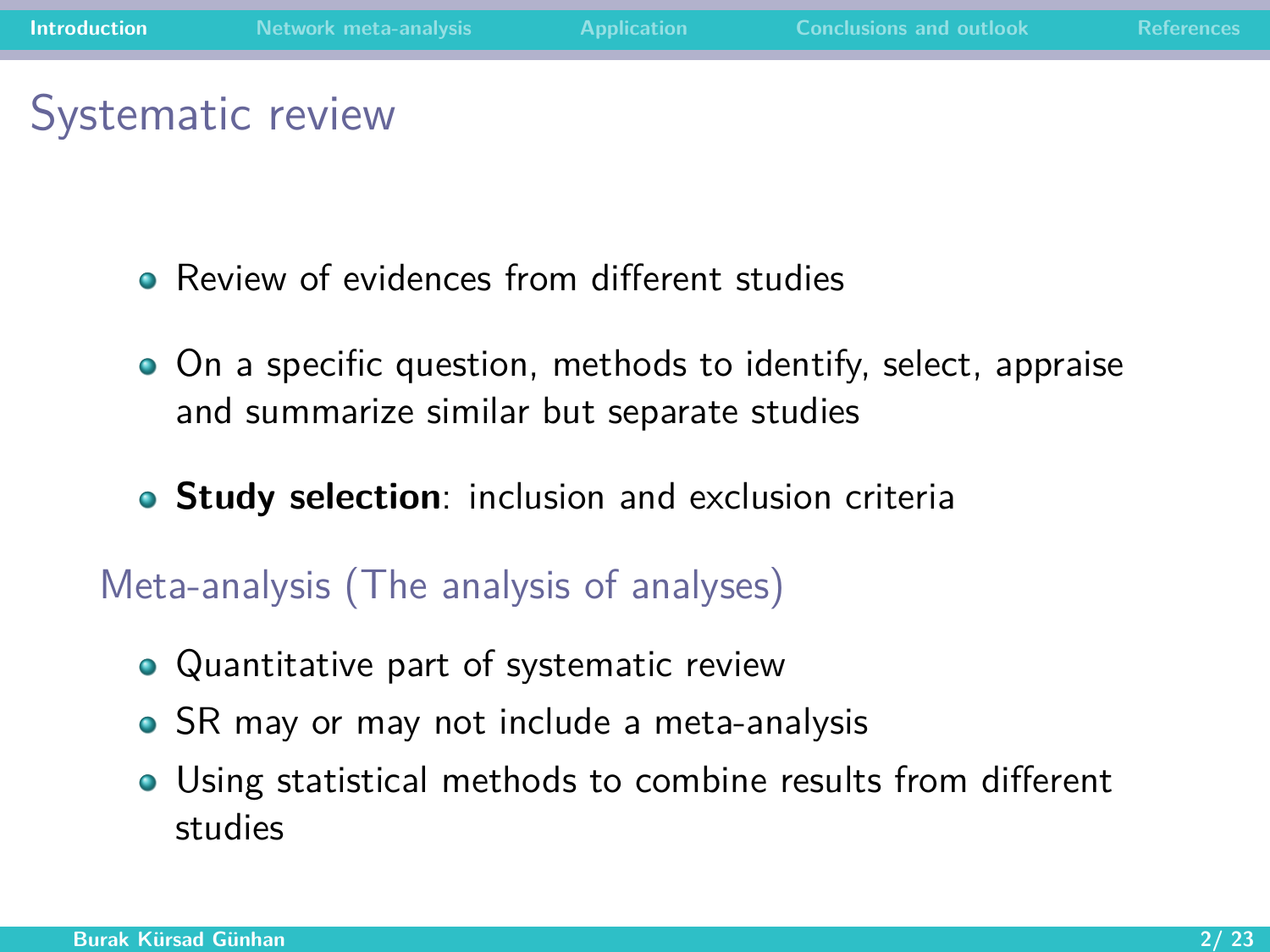Conventional meta-analysis



- Only two treatments are compared
- **o** Trt 1 vs Trt 2 can be estimated  $(d_{1,2})$
- **Direct estimate**
- **Heterogeneity** between trials
- **•** Pairwise meta-analysis
- **•** Meta-regression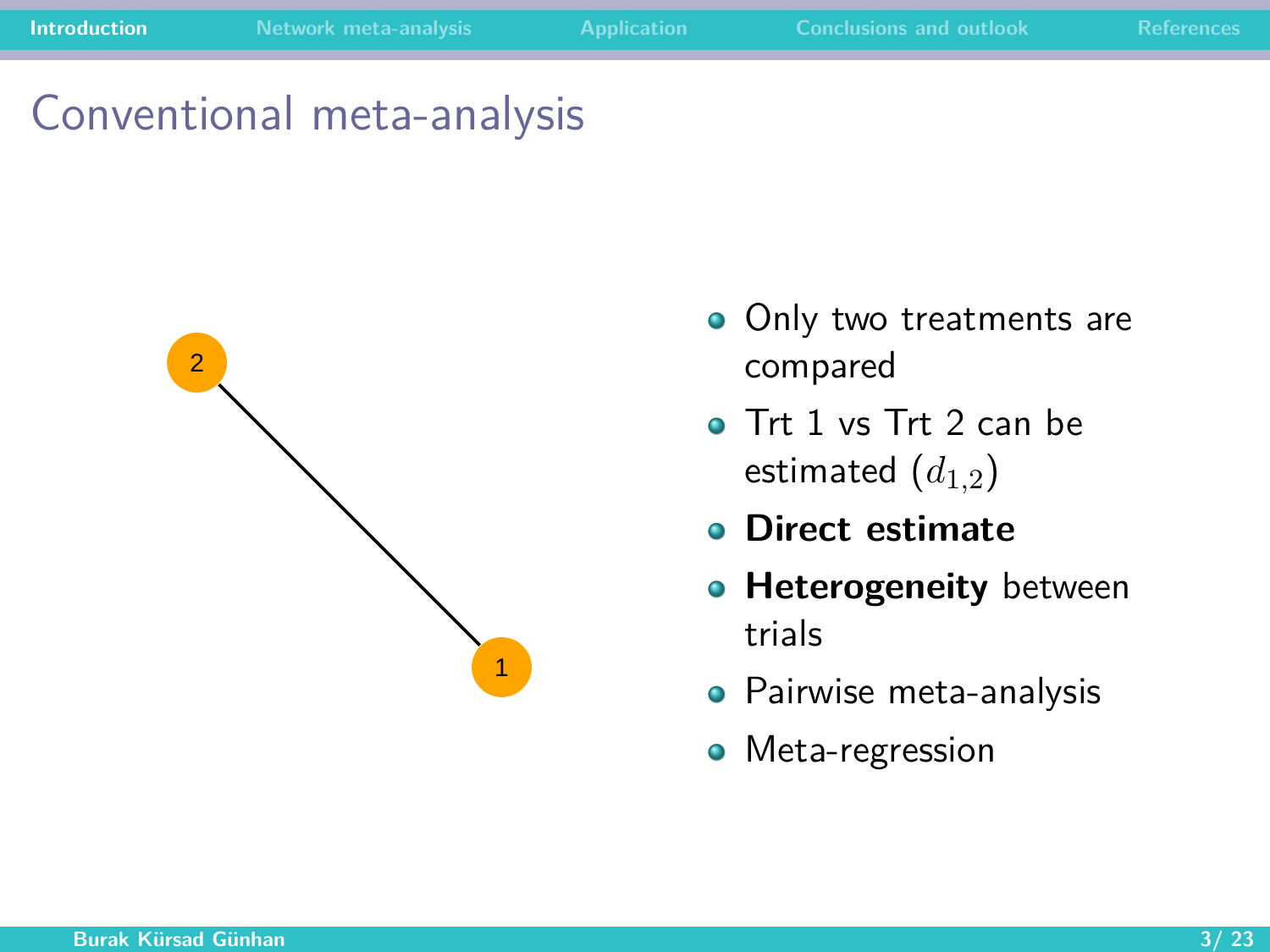More than two treatments?



- Increasing number of treatments
- Solid lines indicate comparisons are available
- A generalization of pairwise meta-analysis
- **Indirect estimate** of 2 vs 3

$$
d_{2,3}^{Ind} = d_{1,2}^{Dir} - d_{1,3}^{Dir}
$$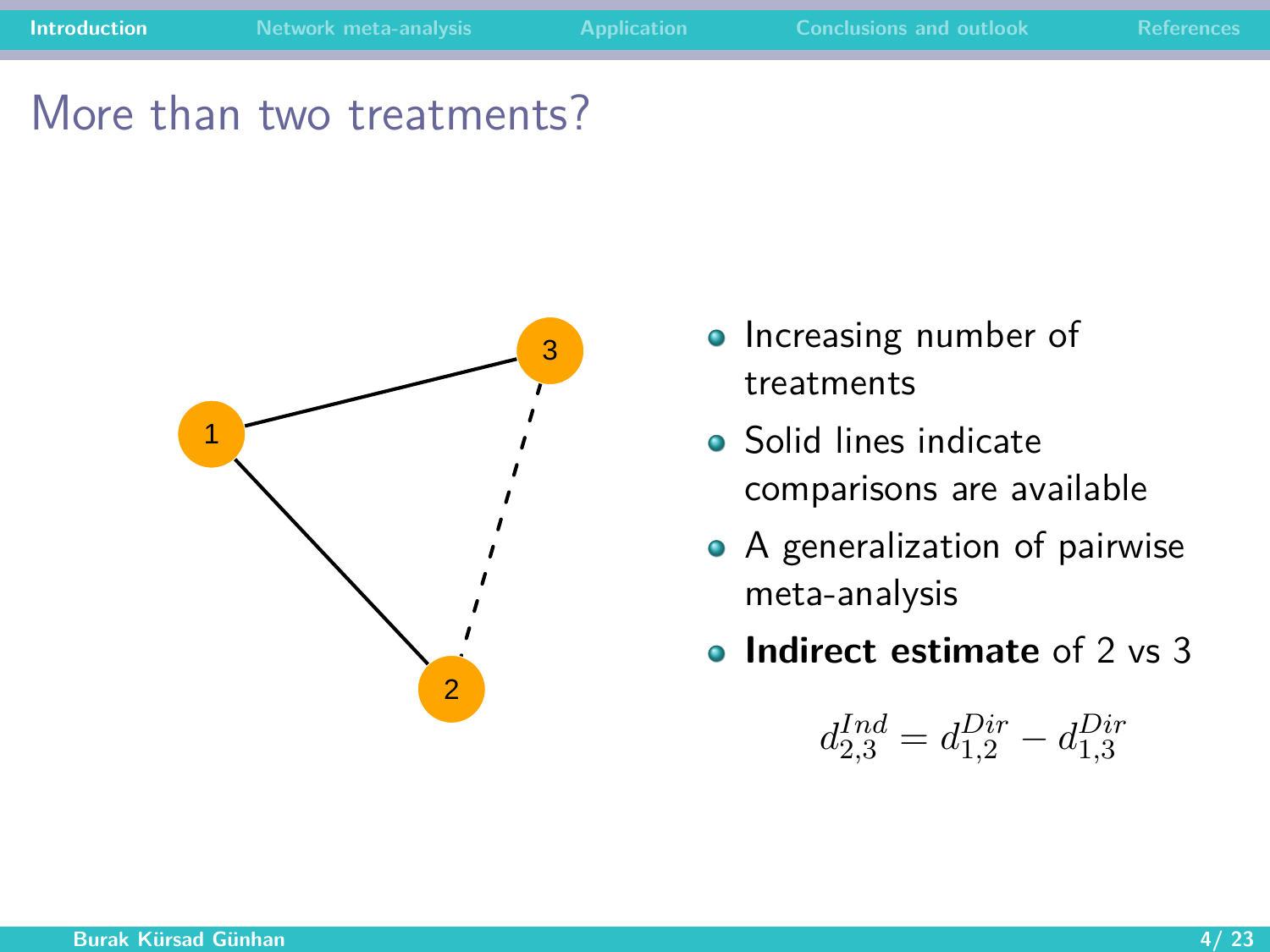# <span id="page-4-0"></span>Terminology in NMA (Salanti, 2012)

- $\bullet$  If both direct and indirect estimates are available for  $d_{1,2}$
- **Consistency**: No discrepancy between indirect and direct estimates

$$
d_{1,2}^{Dir} = d_{1,2}^{Ind}
$$

• Consistency relation

$$
d_{1,2}^{Dir} = d_{1,3}^{Dir} - d_{2,3}^{Dir}
$$

- Trials of different comparisons were undertaken in different periods
- Right-hand side parameters are **basic parameters** (**d***b*) ⇒ Parametrization of the network
- Others are **functional parameters** (**d***<sup>f</sup>* )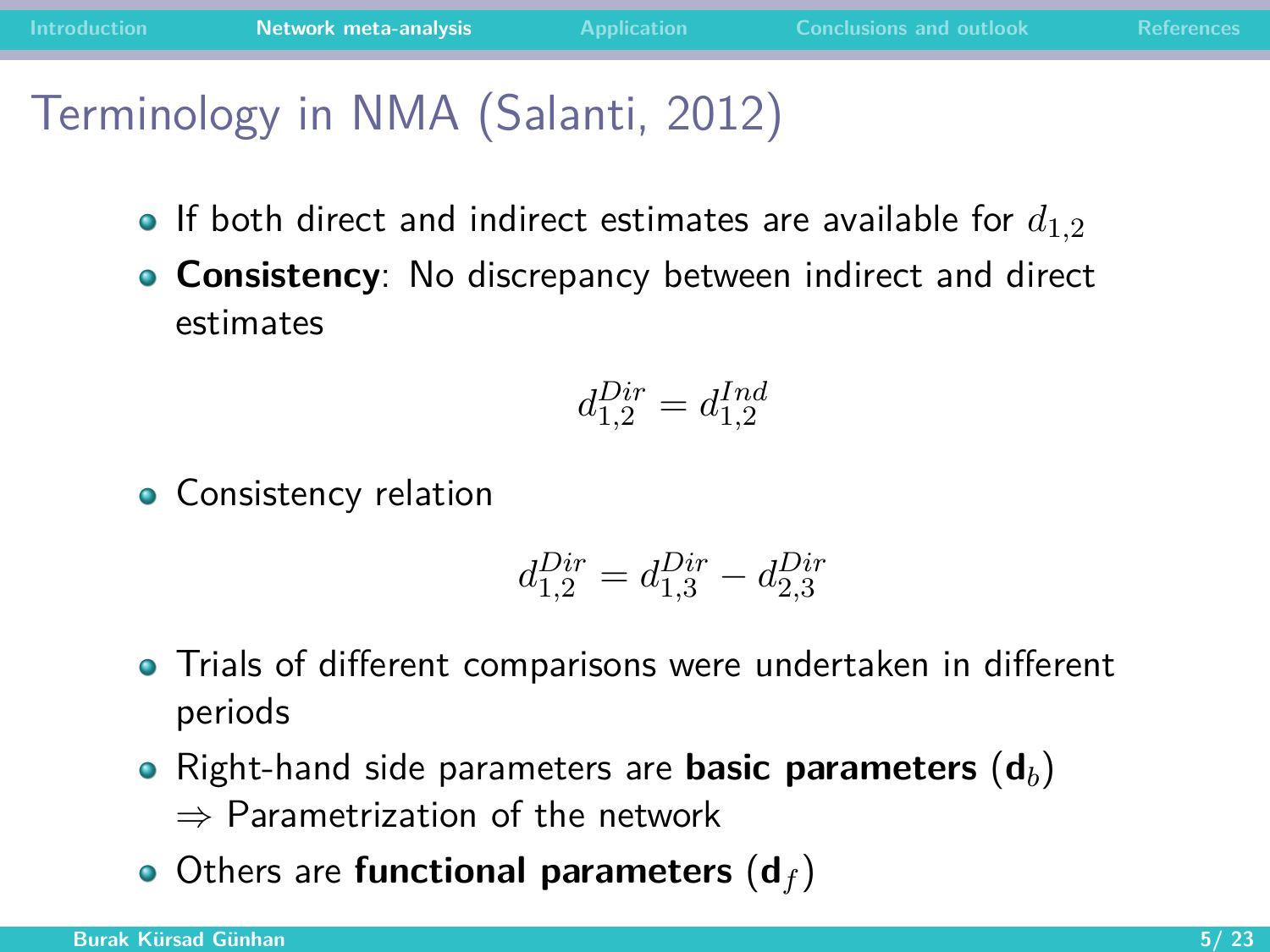## Terminology in NMA

- From Graph theory: vertex, edge, cycle, spanning tree
- **Design**: set of treatments included in a trial; 1-2 design, 1-2-3 design



Example  **(red** lines)  $\Rightarrow d_f = d_{24} = d_{12} - d_{14}$ Consistency relation ⇒ 3-cycle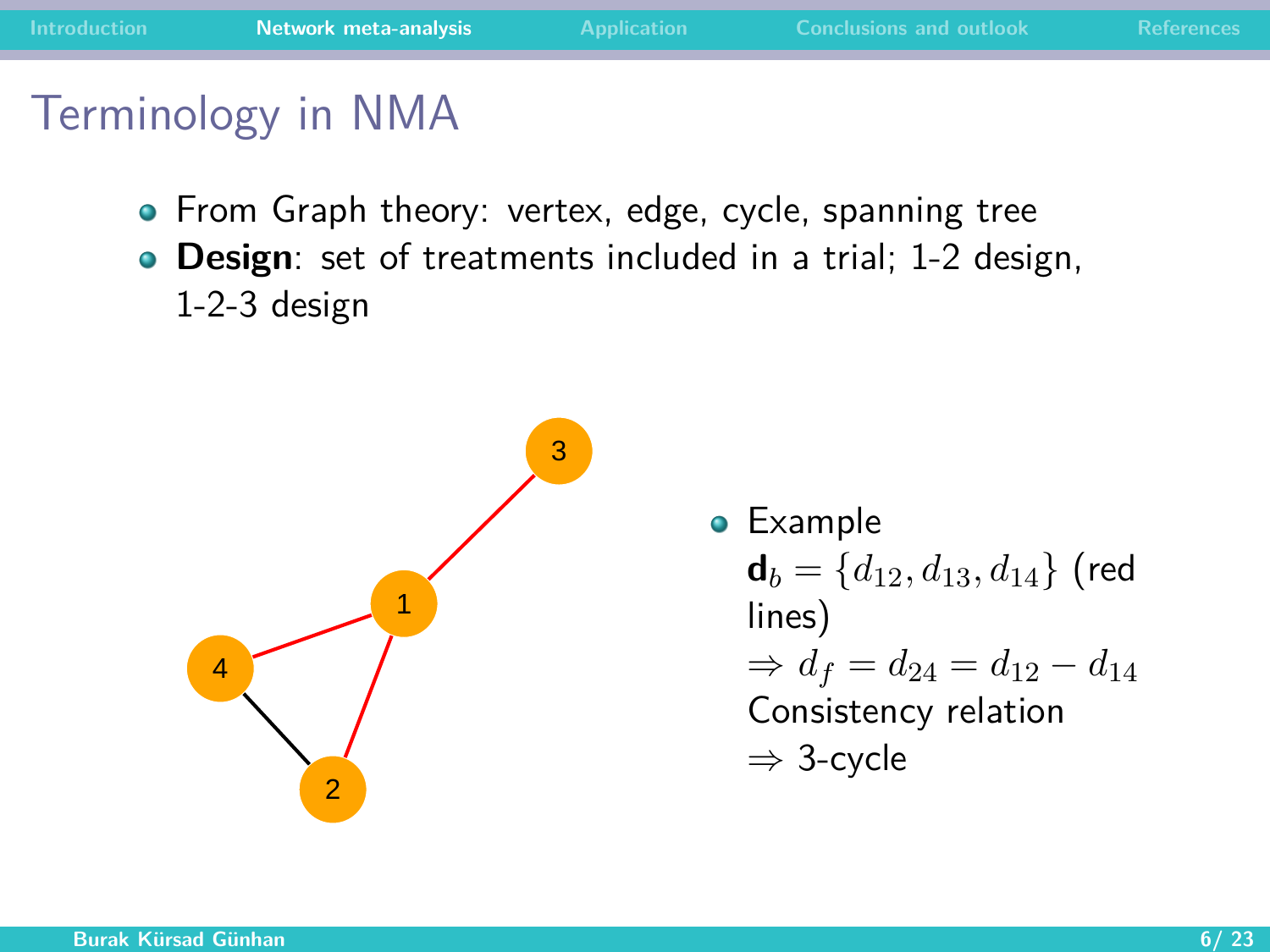# Statistical models for NMA

- **Arm-based** instead of **contrast-based** models  $\Rightarrow$  Advantage: one-stage approach, exact likelihood
- Bayesian hierarchical models, more specifically generalized linear mixed models (GLMMs)
- Datasets with different endpoints (binomial, continuous, survival) can be modelled
- Basic model is same, but **likelihood** and **link function** can  $\bullet$ change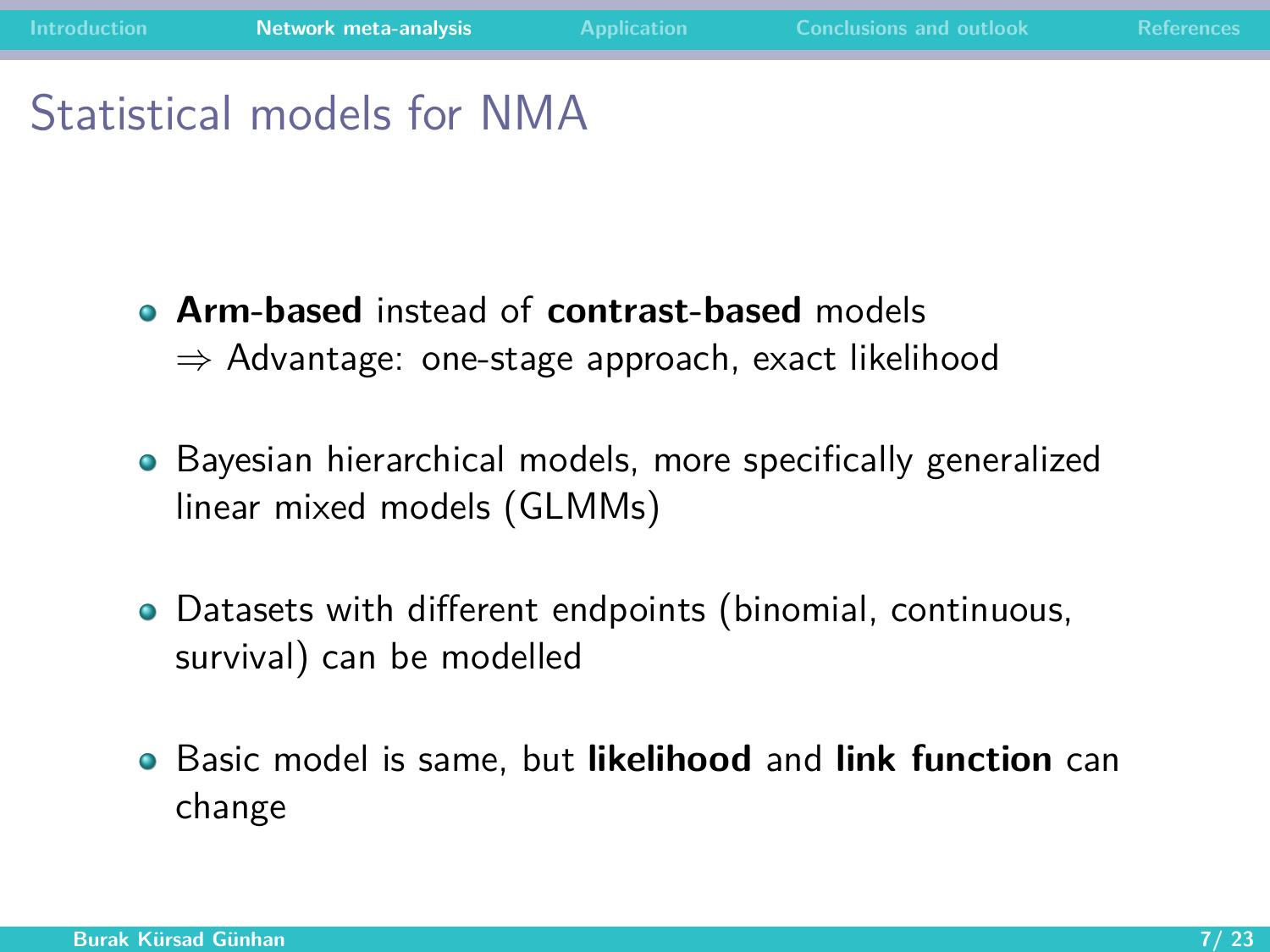# Consistency models (Dias et al., 2011)

- For convenience, consider data with binomial endpoints
- In trial *i*; *j, k* is treatment pair where *j* baseline treatment, *k* remaining treatment
- $\bullet$  Number of events,  $y_{ik}$  ∼ Bin( $\pi_{ik}, n_{ik}$ ) and  $y_{ij}$  ∼ Bin( $\pi_{ij}, n_{ij}$ )
- Logit link, model equations:

$$
logit(\pi_{ij}) = \mu_i
$$
  

$$
logit(\pi_{ik}) = \mu_i + d_{jk} + \gamma_{ijk}
$$

where  $\mu_i$  nuisance parameter and  $d_{ik}$  basic parameters

Heterogeneity random effects:  $\gamma_{ijk} \sim \mathcal{N}(0, \tau^2)$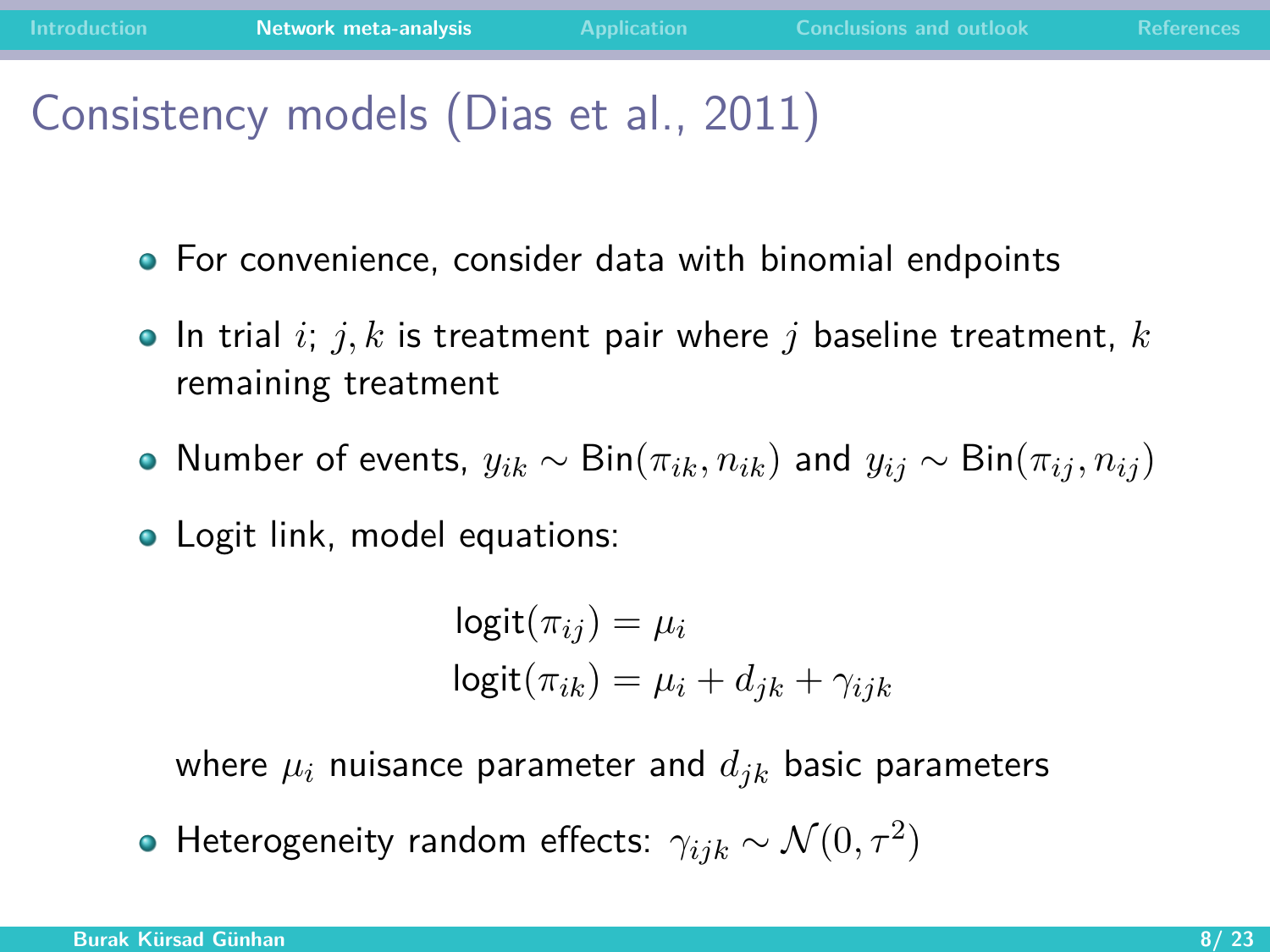## Consistency models (Dias et al., 2011) (cont.)

- But, for a multi-arm trial: dependency within trial!
- Example: A three-arm trial *i* with the design 1-2-3  $\bullet$ 
	- $\boldsymbol{\gamma}_i = (\gamma_{i12}, \gamma_{i13})^T \sim \mathcal{N}_2(\mathbf{0}, \boldsymbol{\Sigma}_{\gamma})$
	- A simple but a convenient structure is as follows (Higgins and Whitehead, 1996):

$$
\pmb{\Sigma}_\gamma = \begin{bmatrix} \tau^2 & \tau^2/2 \\ \tau^2/2 & \tau^2 \end{bmatrix}
$$

#### Some comments

- Basic parameters can be any *T* − 1 treatment comparisons
- For continuous endpoints, normal likelihood and identity link
- Consistency is assumed in the network!
- Models are needed to account for **inconsistency** in the network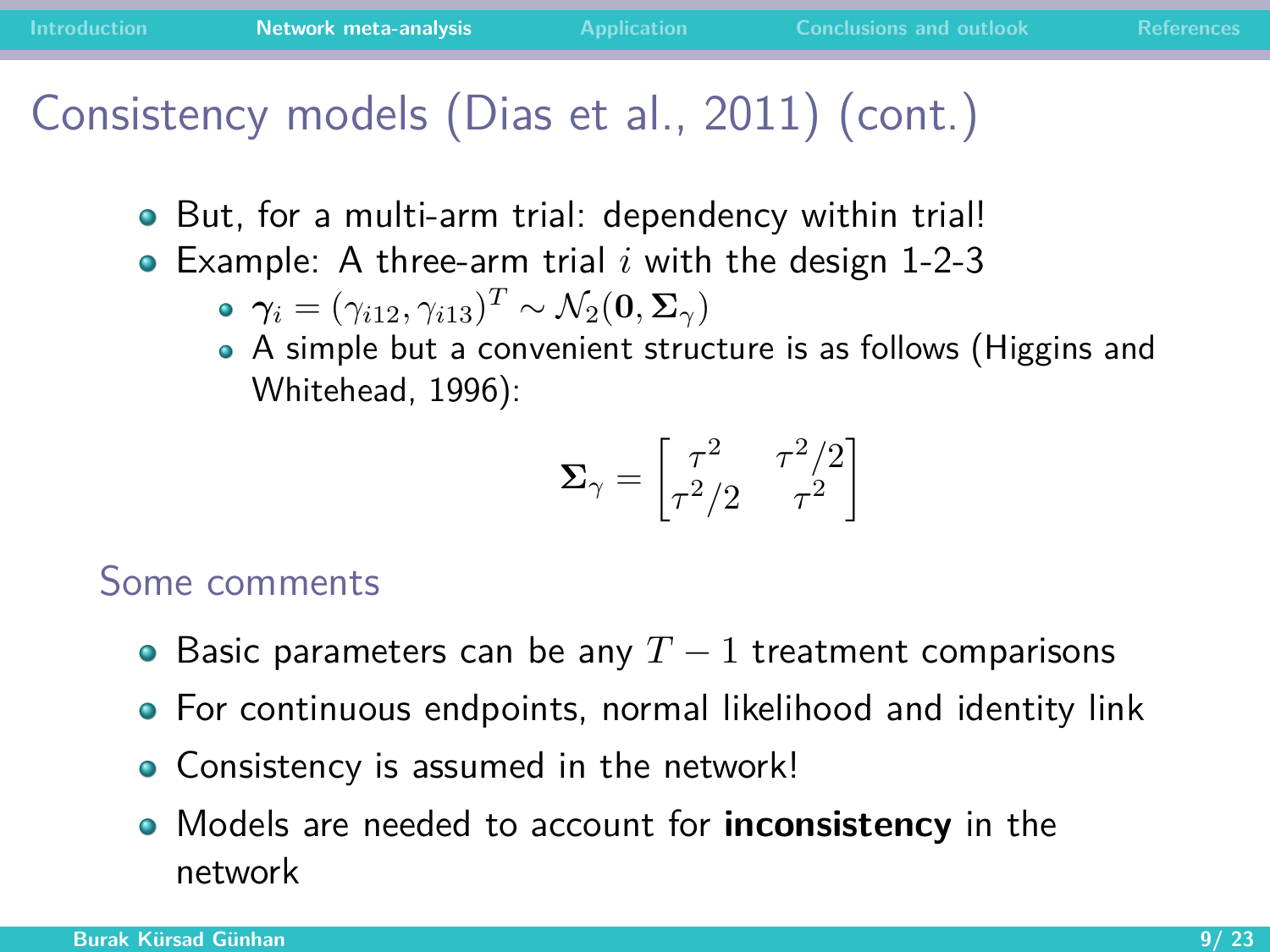# Lu-Ades Model (Lu and Ades, 2006)

- **•** Uses cycle-inconsistency approach
- Assumption: inconsistency **only** occurs from 3-cycles
- Basic parameters should form a spanning tree
- Cycle-specific inconsistency random effects:  $\omega_{jkl} \sim \mathcal{N}(0, \kappa^2)$
- Multi-arm trials are inherently consistent
- Number of inconsistency random effects: ICDF = #**d***<sup>f</sup>* − *S* where *S* is the number of cycles only formed by a multi-arm trial
- Algorithm for ICDF (van Valkenhoef et al., 2012), but not efficient
- In the presence of multi-arm trials, **results depend on treatment ordering!**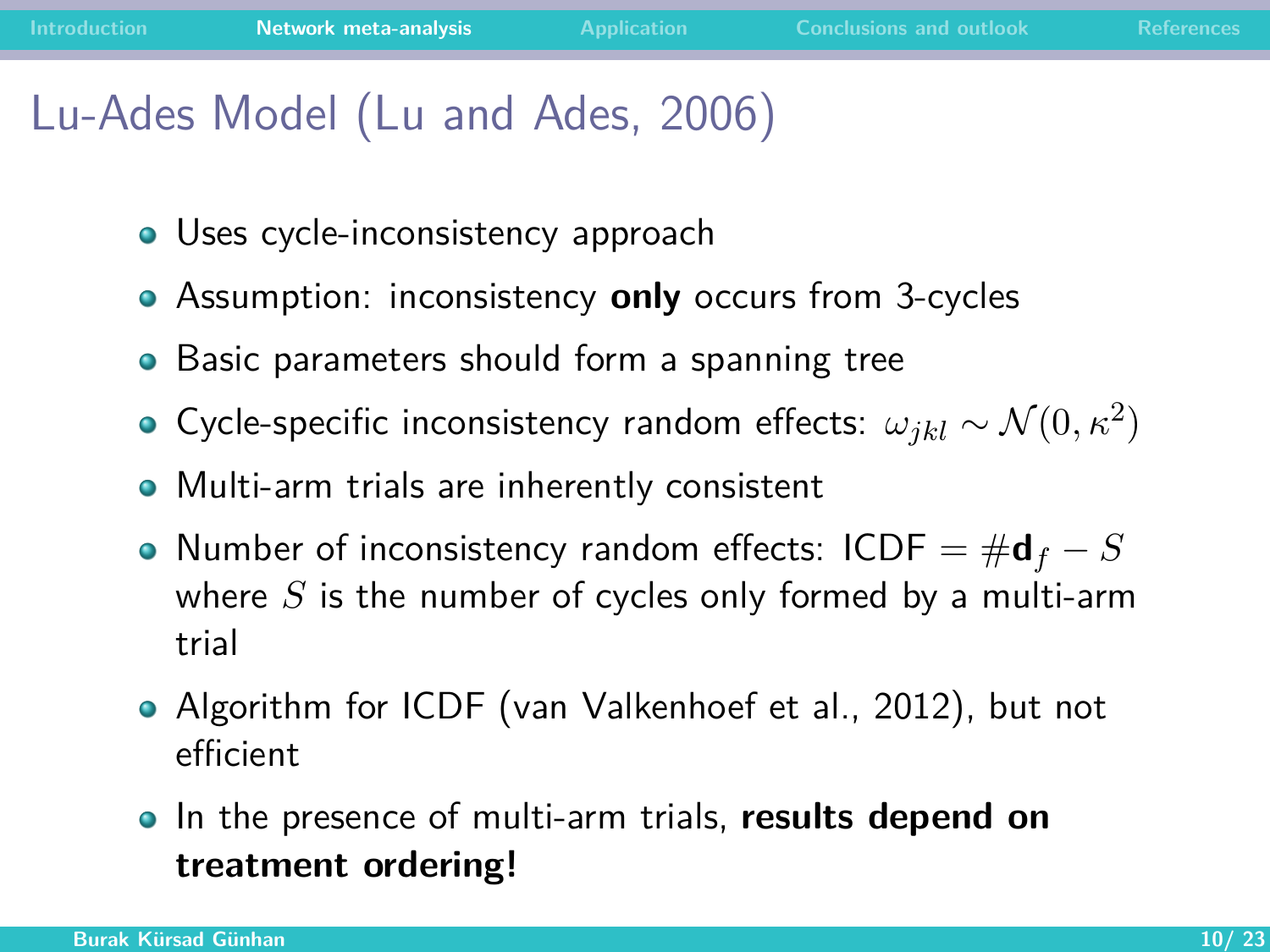# Jackson Model (Jackson et al., 2014)

- Uses design-inconsistency approach (Higgins et al., 2012)
- **Design inconsistency:** occurs between trials involving  $\bullet$ different designs
- 1,2,3 trials can be inconsistent with 1,2 trials
- Adding more inconsistency parameters to the model
- Inconsistency parameters as random effects

$$
logit(\pi_{ik}) = a_{ij} + d_{jk} + \gamma_{ijk} + \omega_{jk}^D
$$

 $\bm{\omega}^D = (\omega_{jk_1}, \omega_{jk_2}, \dots) \sim \mathcal{N}_c(\mathbf{0}, \bm{\Sigma}_{\omega})$  such that  $\bm{\Sigma}_{\omega}$  has diagonal entries  $\kappa^2$  and all others are  $\kappa^2/2$ 

NMA-regression: incorporating trial-specific covariates to the model in order to explain sources of inconsistency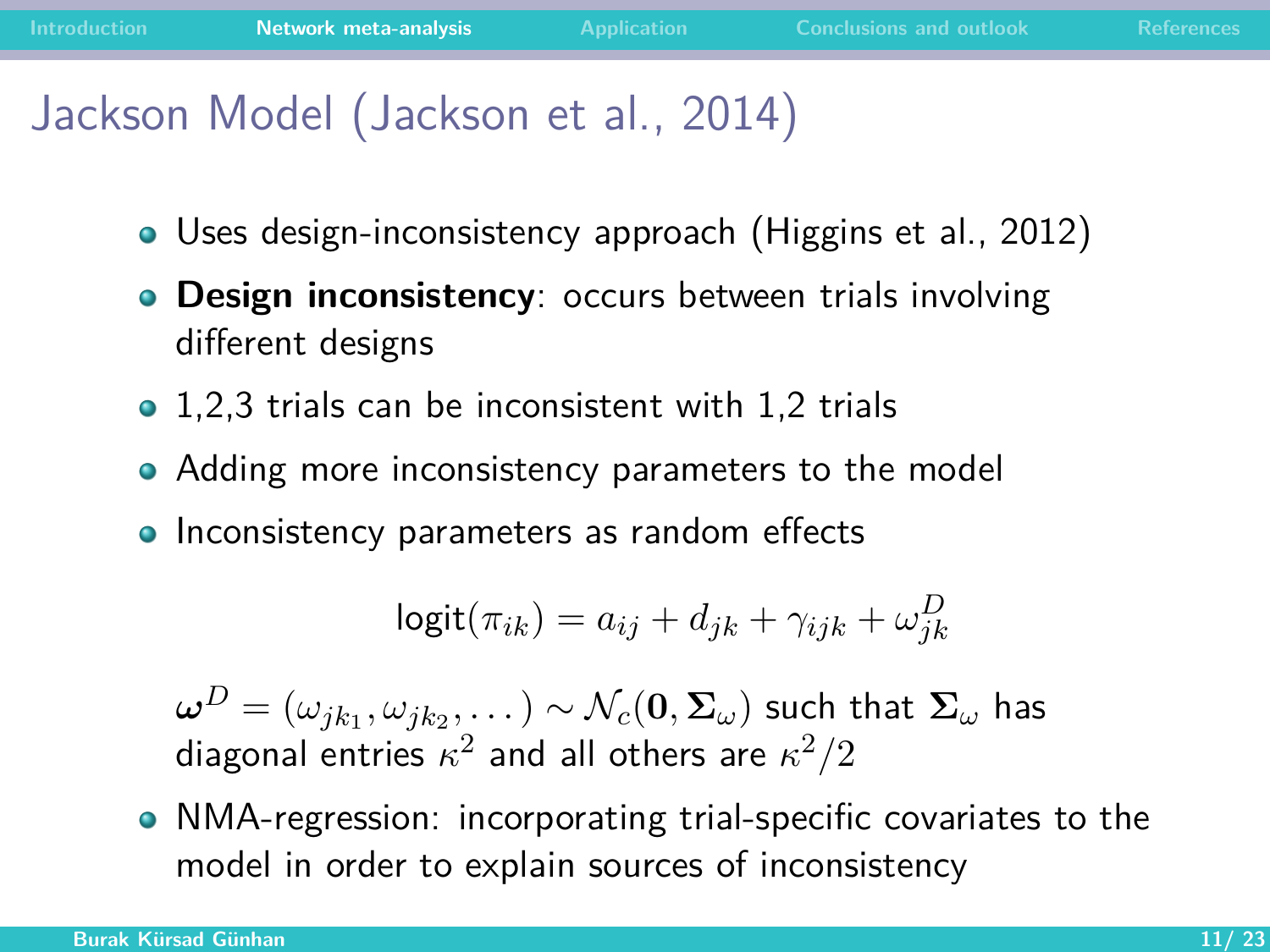#### Fully-Bayesian inference for NMA models

#### Markov Chain Monte Carlo (MCMC)

- A simulation-based technique and the most popular
- Popular MCMC-tools: WinBUGS, JAGS or Stan

#### Integrated Nested Laplace Approximations (INLA)

- An approximate Bayesian method (Rue et al., 2009) for latent Gaussian models (LGMs)
- **•** East and accurate alternative to MCMC
- How INLA works (Rue et al., 2016)? **Laplace approximations** & **numerical integration**
- Implemented in R-INLA [\(http://www.r-inla.org/\)](http://www.r-inla.org/)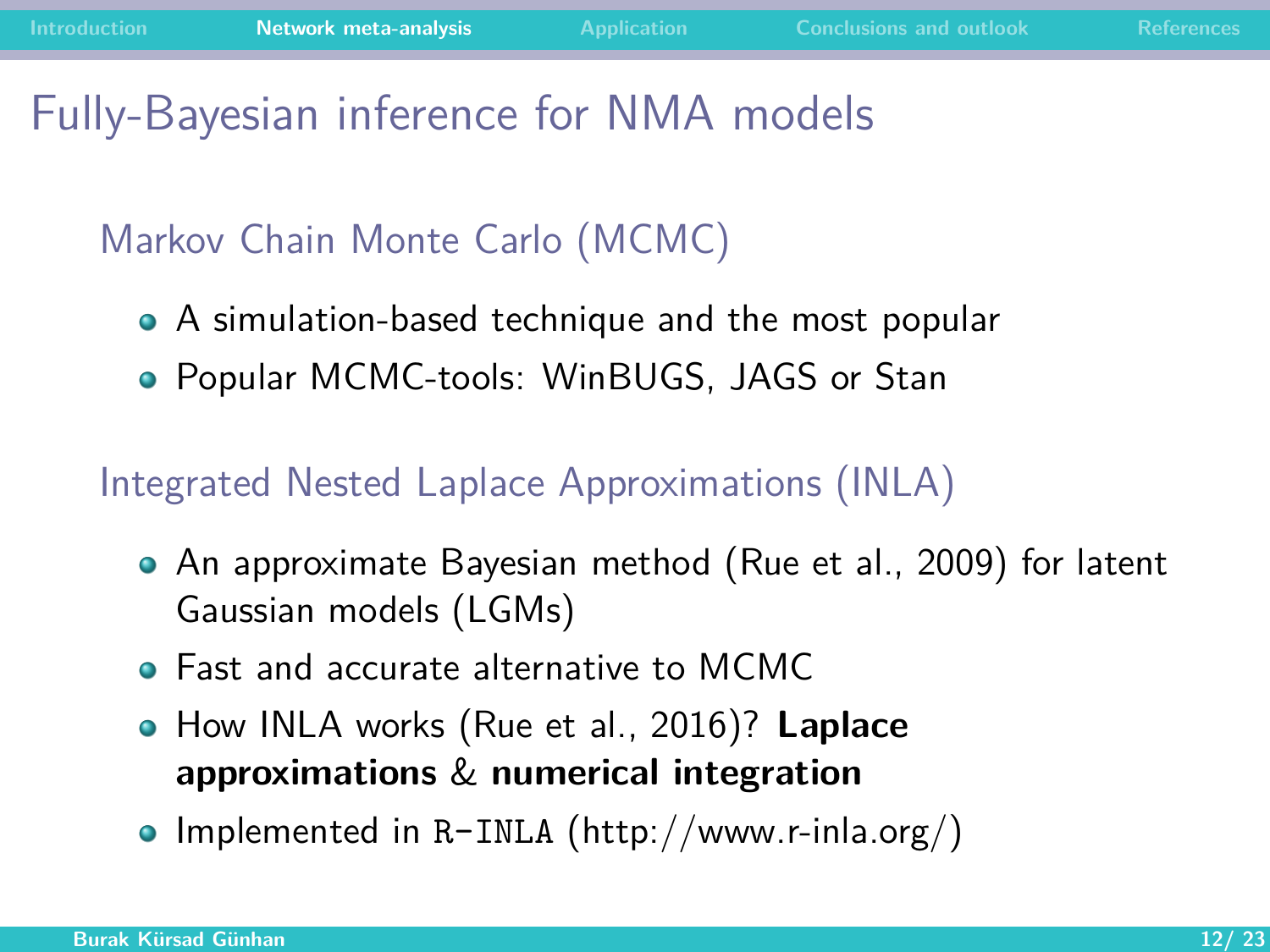# INLA for NMA models

- By Sauter and Held (2015), INLA can be used for many NMA models
- My goal: Extend INLA implementation to different NMA models (Jackson model, NMA-regression) and also automation
- How NMA models are LGMs? Three stages:

**1** Observational model:  $p(\mathbf{y}|\alpha)$  where  $\alpha = (\mu, d_h, x, \gamma, \omega)$ 

**2** Latent Gaussian field: 
$$
p(\alpha|\theta)
$$

• Hyperparameters: 
$$
\boldsymbol{\theta} = (\tau^2, \kappa^2)
$$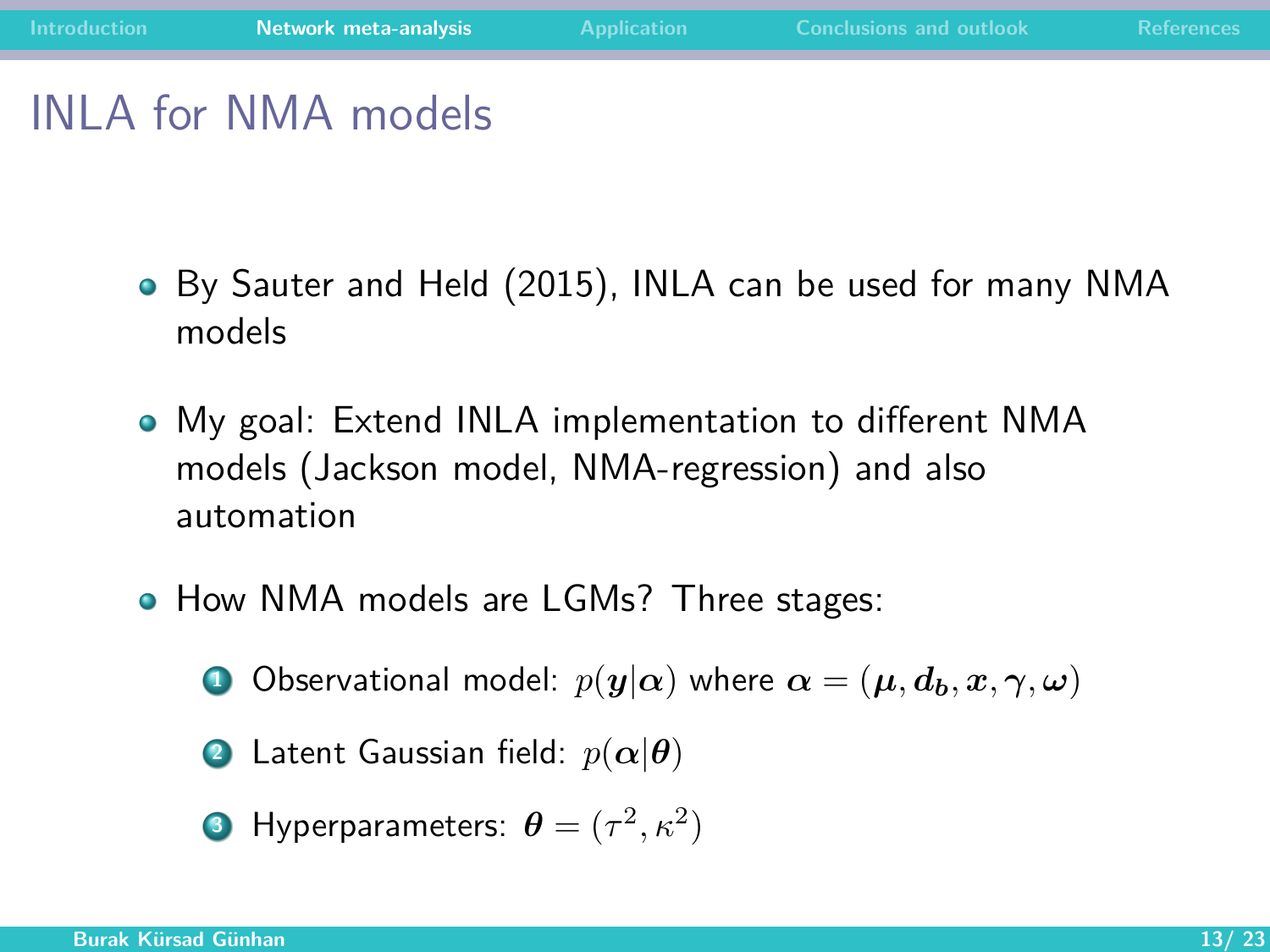## <span id="page-13-0"></span>Smoking dataset (Hasselblad, 1998)

- 24 trials investigating four interventions to aid smoking cessation
- Coding; 1: no contact, 2: self-help, 3: individual counseling and 4: group counseling
- Area of circle: participants; width of line: trials
- 8 designs, 1-3-4 and 2-3-4 three arm trials

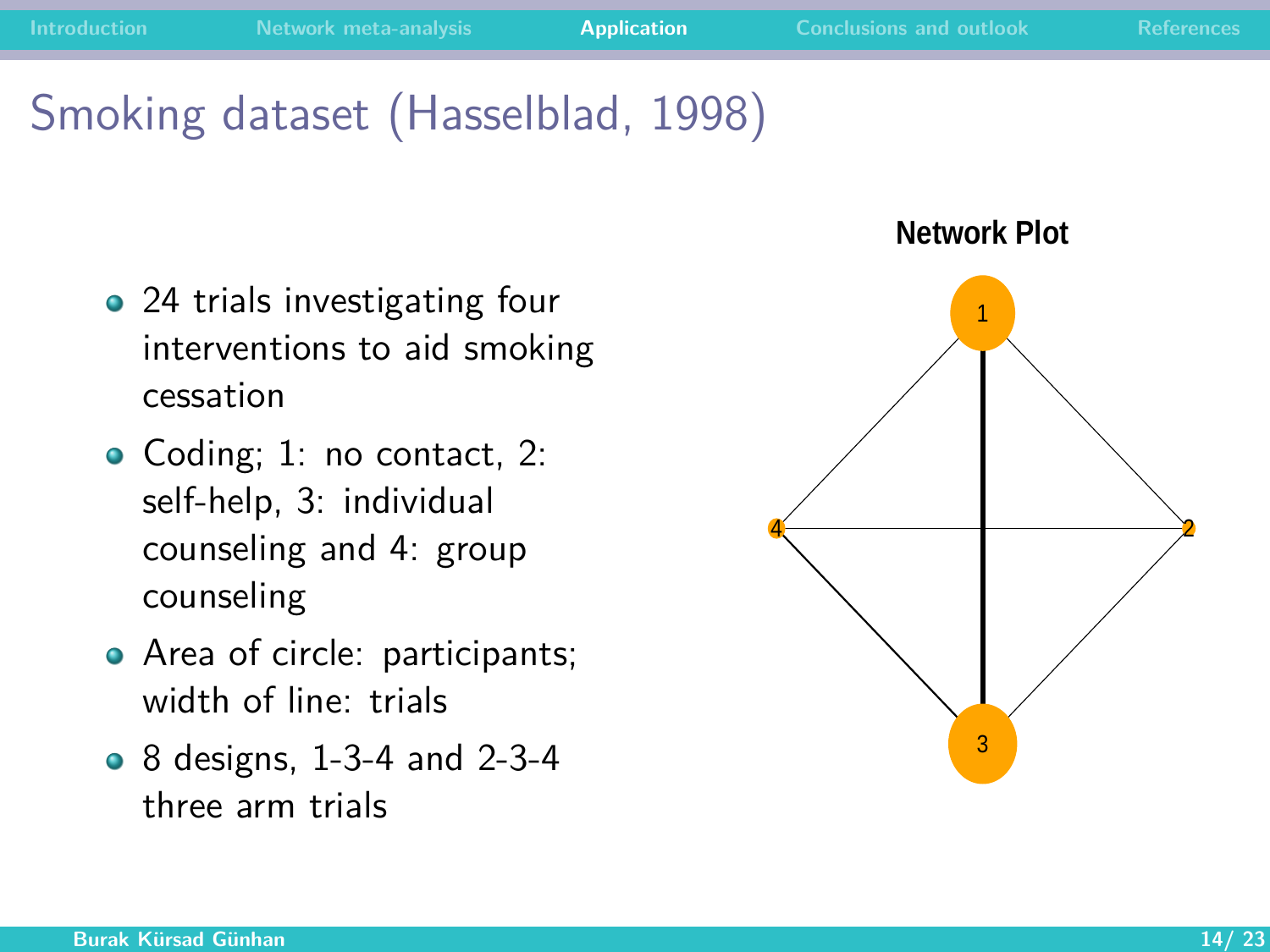# MCMC vs INLA

- $\bullet$  **d**<sub>*b*</sub> = { $d_{12}, d_{13}, d_{14}$ }
- **o** Priors:
	- $d_{1x} \sim \mathcal{N}(0, 1000)$ ,  $\tau \sim \mathcal{U}(0, 5)$ ,  $\kappa \sim \mathcal{U}(0, 5)$ .
- MCMC using JAGS
- JAGS code (Jackson et al., 2014)
- **Convergence** diagnostics



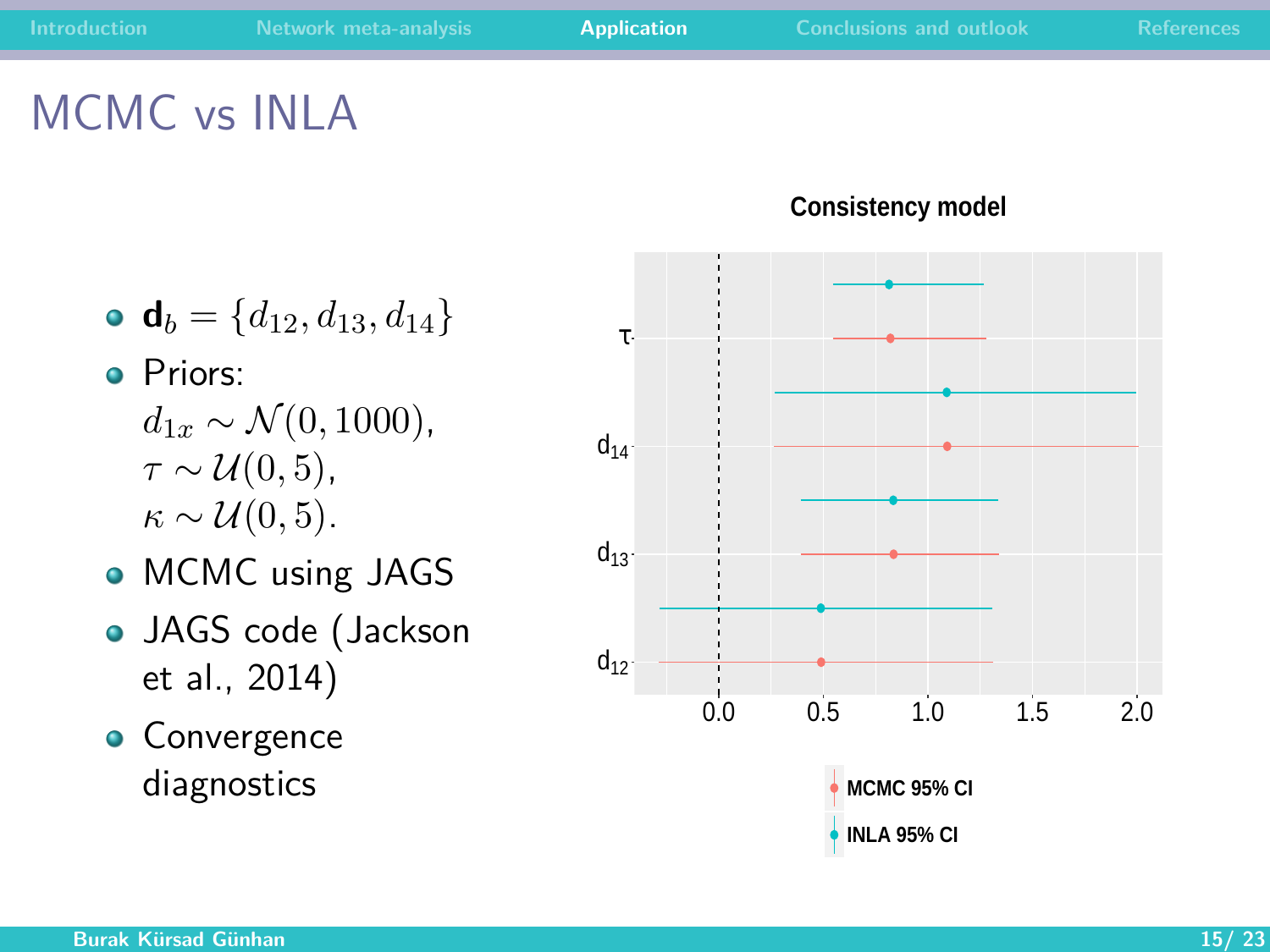### Jackson model

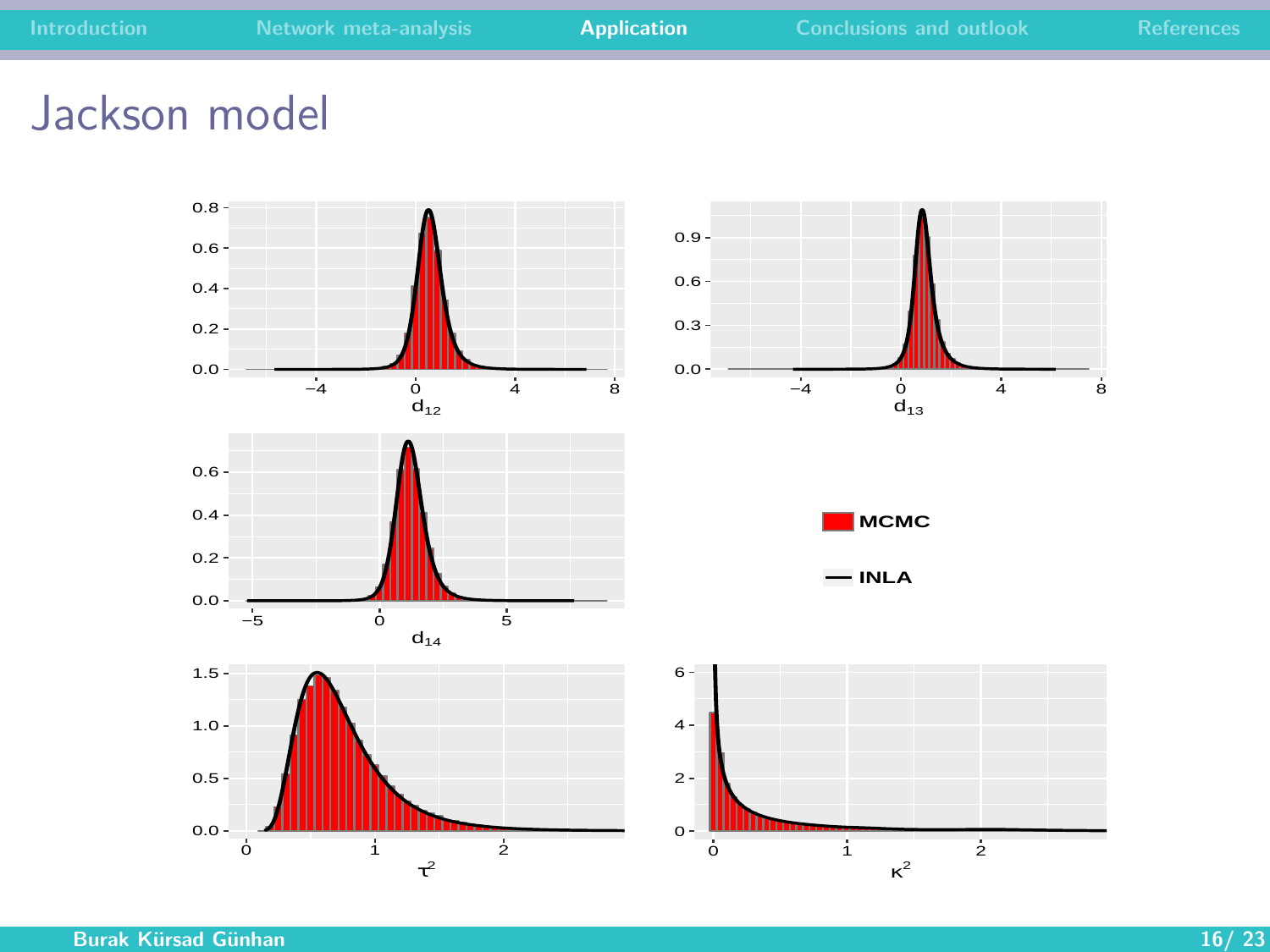# Jackson vs Lu-Ades model using INLA

|  |                                                                                                                                                                            |                | ICDE     | $\kappa$ | $\tau$ |
|--|----------------------------------------------------------------------------------------------------------------------------------------------------------------------------|----------------|----------|----------|--------|
|  | • 4 interventions, $4! = 24$<br>possibilities of coding<br>• Lu-Ades model substantially<br>depend on treatment<br>ordering!<br>• Confirmation of Higgins<br>et al. (2012) | Consistency    | $\Omega$ | 0.00     | 0.81   |
|  |                                                                                                                                                                            | <b>Jackson</b> | 10       | 0.39     | 0.82   |
|  |                                                                                                                                                                            | Lu-ades        |          |          |        |
|  |                                                                                                                                                                            | 1234, 1243     | 3        | 0.52     | 0.84   |
|  |                                                                                                                                                                            | 1324, 1423     | 3        | 0.60     | 0.83   |
|  |                                                                                                                                                                            | 1342, 1432     | 3        | 0.55     | 0.84   |
|  |                                                                                                                                                                            | 2314, 3214     | 3        | 1.39     | 0.79   |
|  |                                                                                                                                                                            | 3412, 4213     | 3        | 140      | በ 79   |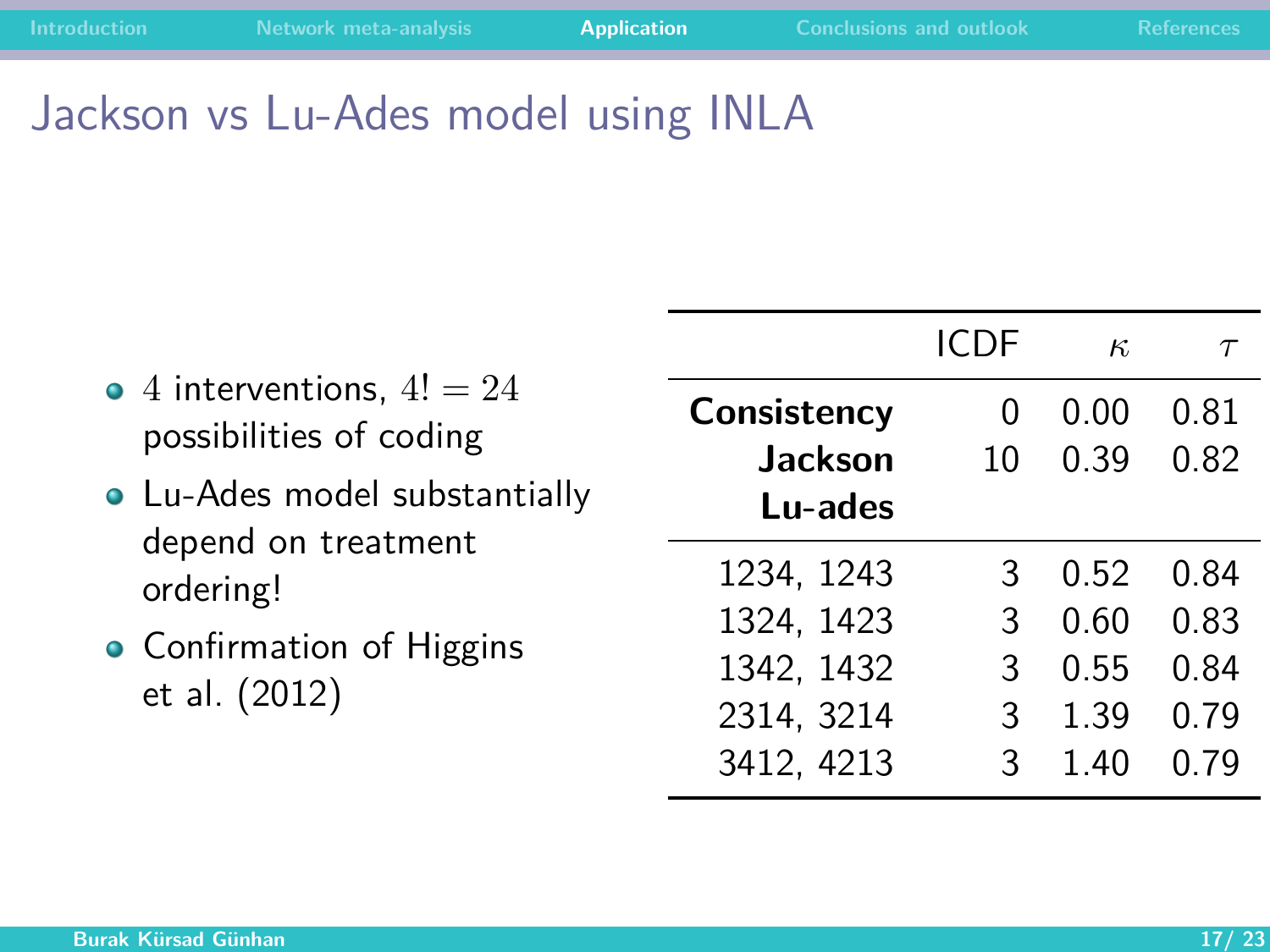#### nmainla R package

#### Installation via devtools(Wickham and Chang, 2016) R package

devtools::**install\_github**('gunhanb/nmainla')

Data preparation

```
SmokdatINLA <- create_INLA_dat(dat = Smokdat, # one-study-per-row dataset
                       armVars = c('treatment' = 't',
                                    'responders' = 'r',
                                    'sampleSize' = 'n'),
                       nArmsVar = 'na',
                       design = 'des')
```
Fitting a Jackson model

```
nma_inla(SmokdatINLA, likelihood = 'binomial', fixed.par = c(0, 1000),
 type = 'jackson', tau.prior = 'uniform', tau.par = c(0, 5),
kappa.prior = 'uniform', kappa.par = c(0, 5))
```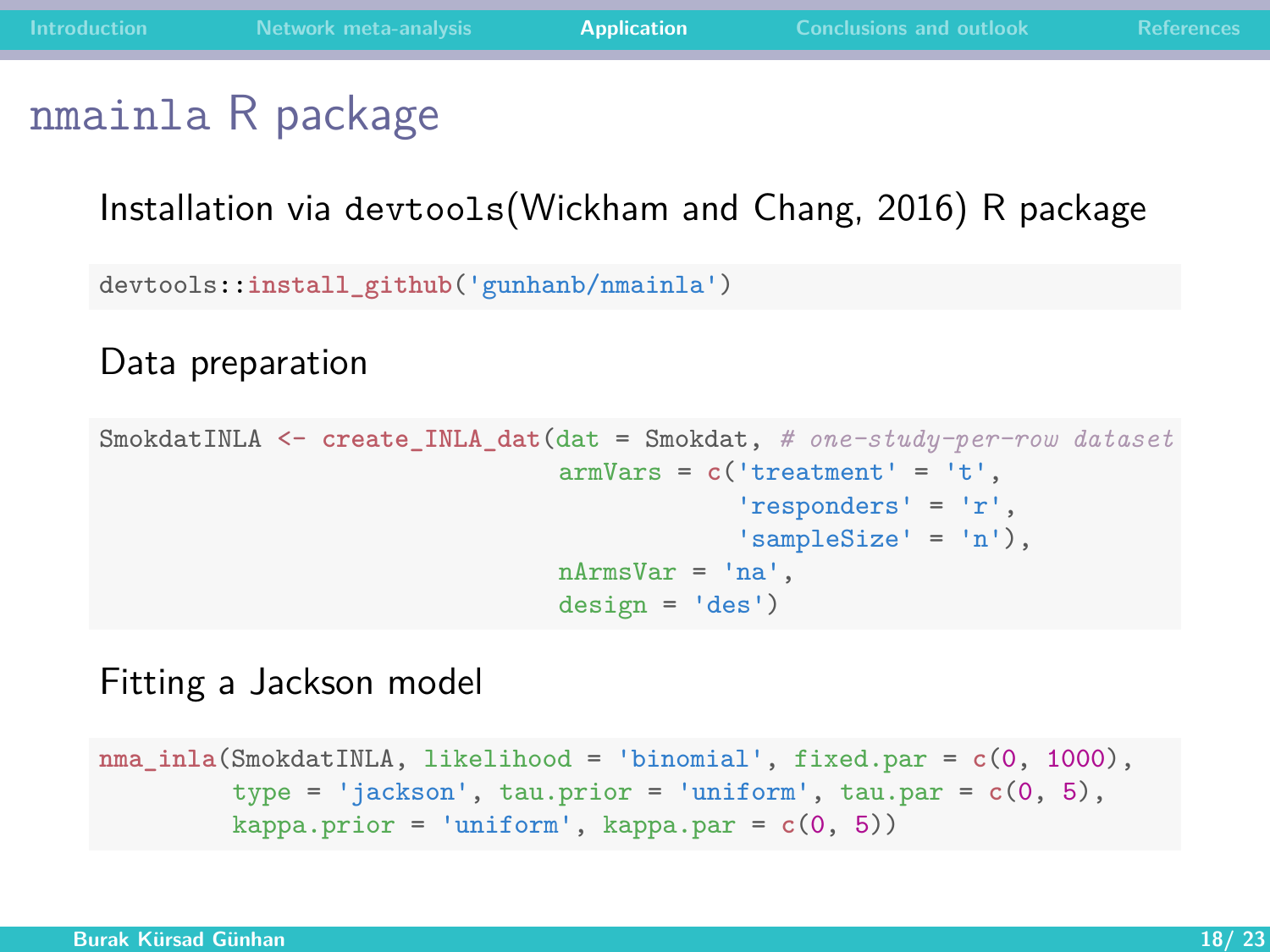#### <span id="page-18-0"></span>**Discussion**

- No analytical expression for approximation error of INLA
- INLA may be less accurate for binomial data, for example (quasi) complete separation (Sauter and Held, 2016)
- We have encountered (little) inaccuracy for one application (binomial endpoints), can be addressed with more informative priors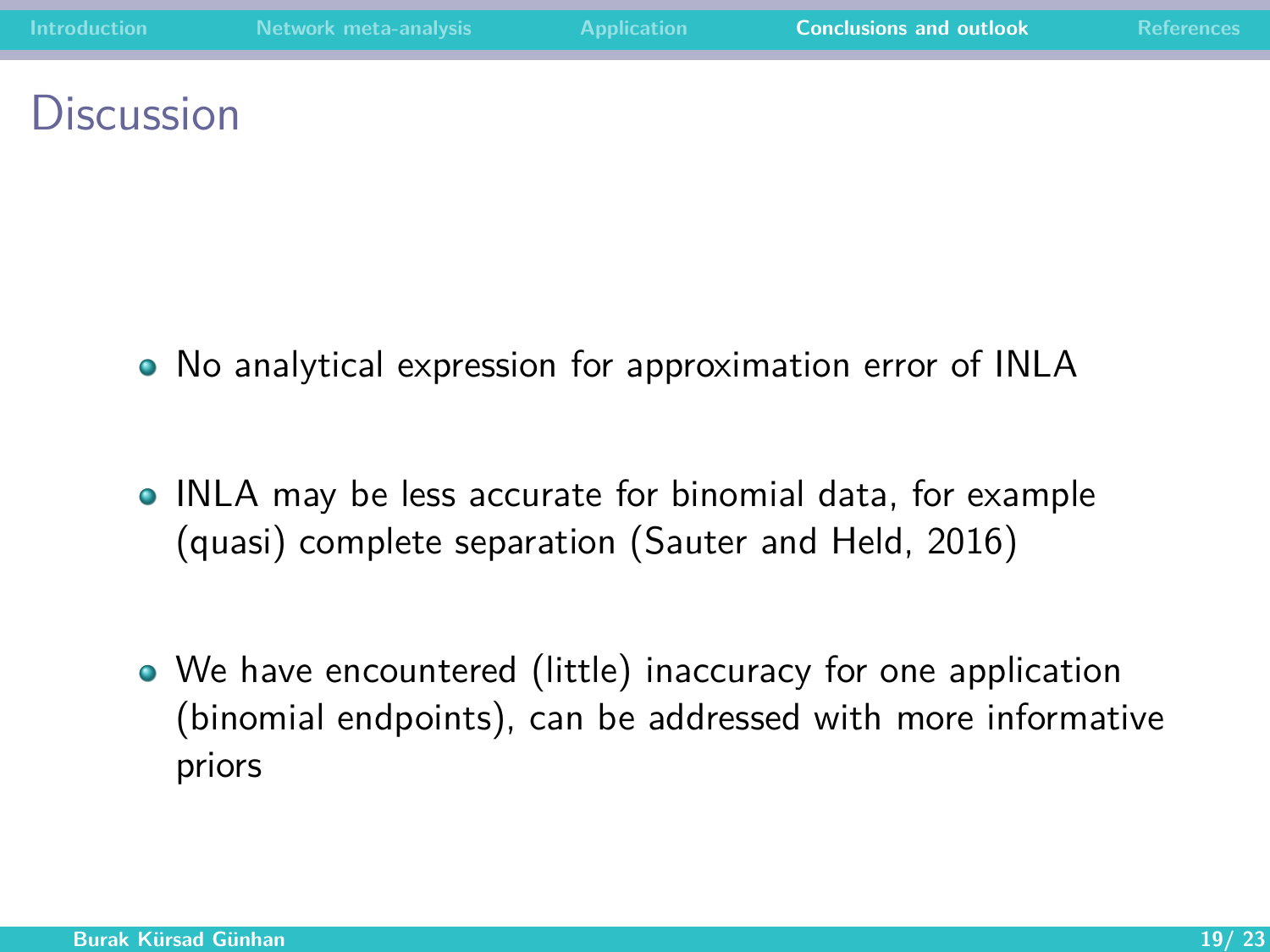### **Conclusions**

- Common framework for arm-based NMA models to analyze dataset with different endpoints
- Faster, no need to check convergence diagnostics
- nmainla extracts features needed for NMA
- Reassurance that MCMC estimates are reliable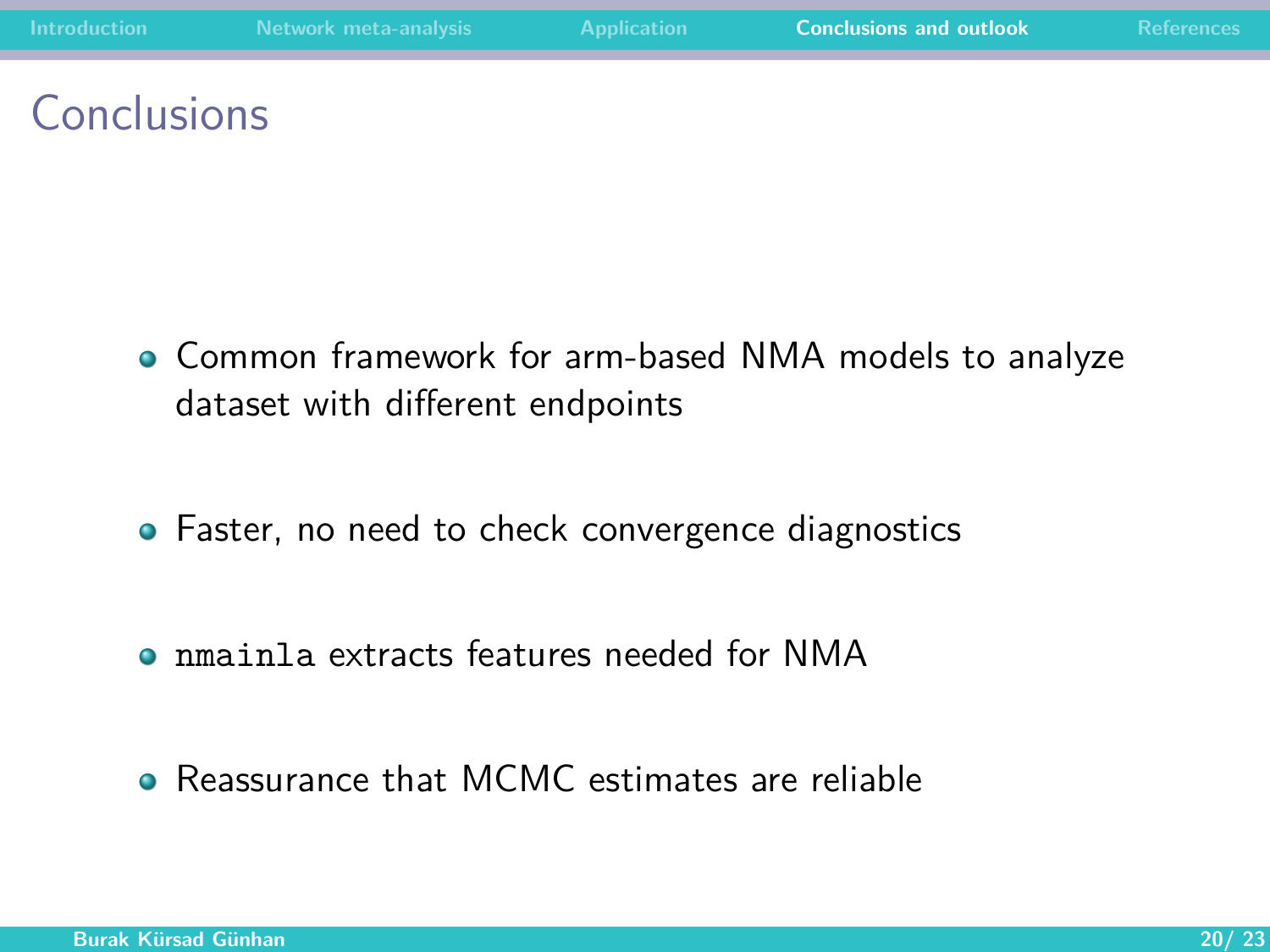## **Outlook**

- **CRAN** submission of nmainla
- NMA-regression with baseline risk as covariate: a generalized **nonlinear** mixed model
- Usage of **penalized complexity** (PC) priors (Simpson et al., 2014) which are implemented in R-INLA
- Sensitivity analysis for prior specifications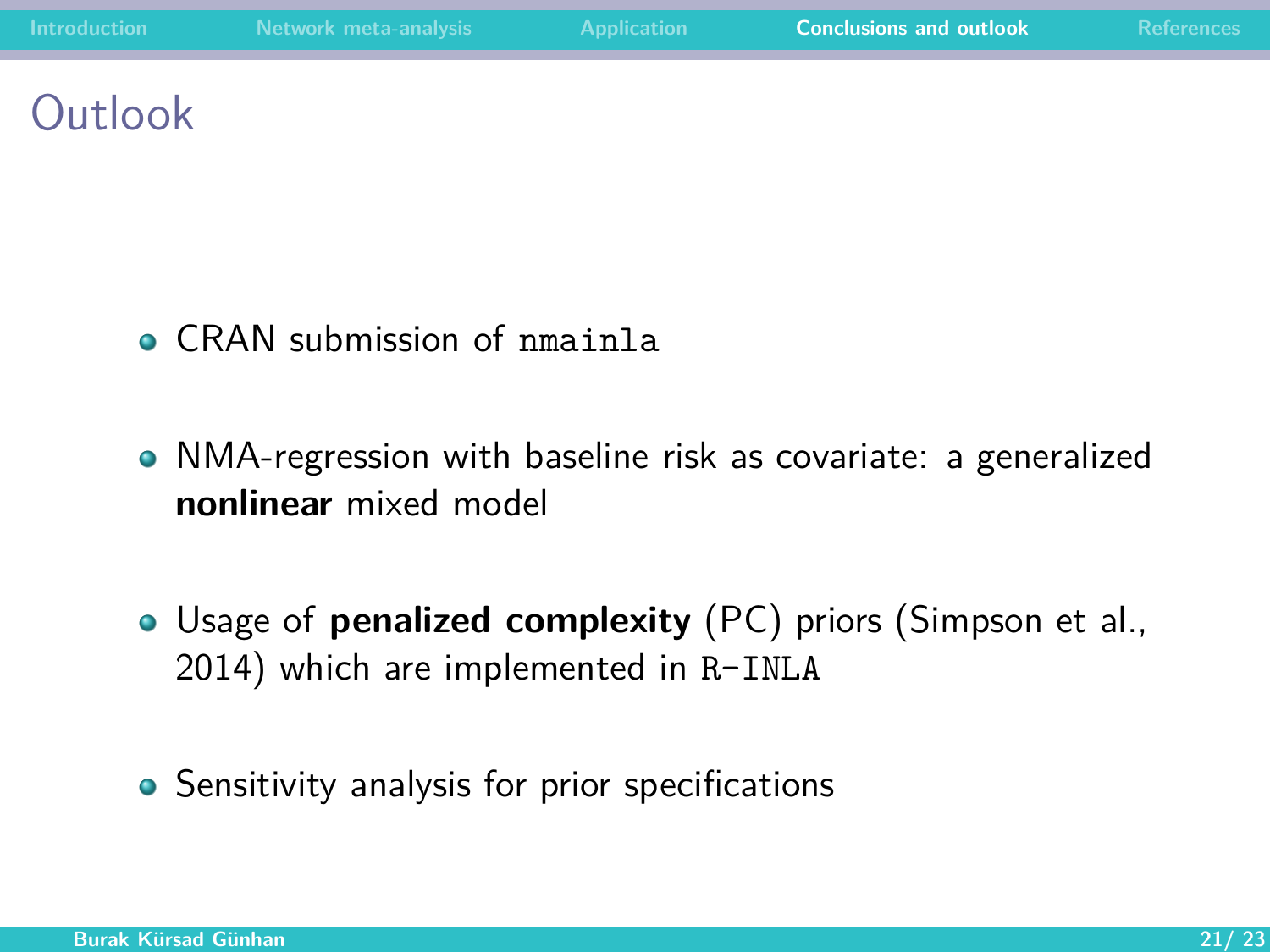#### <span id="page-21-0"></span>References I

#### Acknowledgements

Dr. Rafael Sauter

- Dias, S., Welton, N. J., Sutton, A. J., and Ades, A. (2011). NICE DSU Technical Support Document 2: A Generalised Linear Modelling Framework for Pairwise and Network Meta-analysis of Randomised Controlled Trials. last updated September 2016.
- Hasselblad, V. (1998). Meta-analysis of multitreatment studies. Medical Decision Making, 18(1):37–43.
- Higgins, J. P. T., Jackson, D., Barrett, J. K., Lu, G., Ades, A. E., and White, I. R. (2012). Consistency and inconsistency in network meta-analysis: concepts and models for multi-arm studies. Research Synthesis Methods, 3(2):98–110.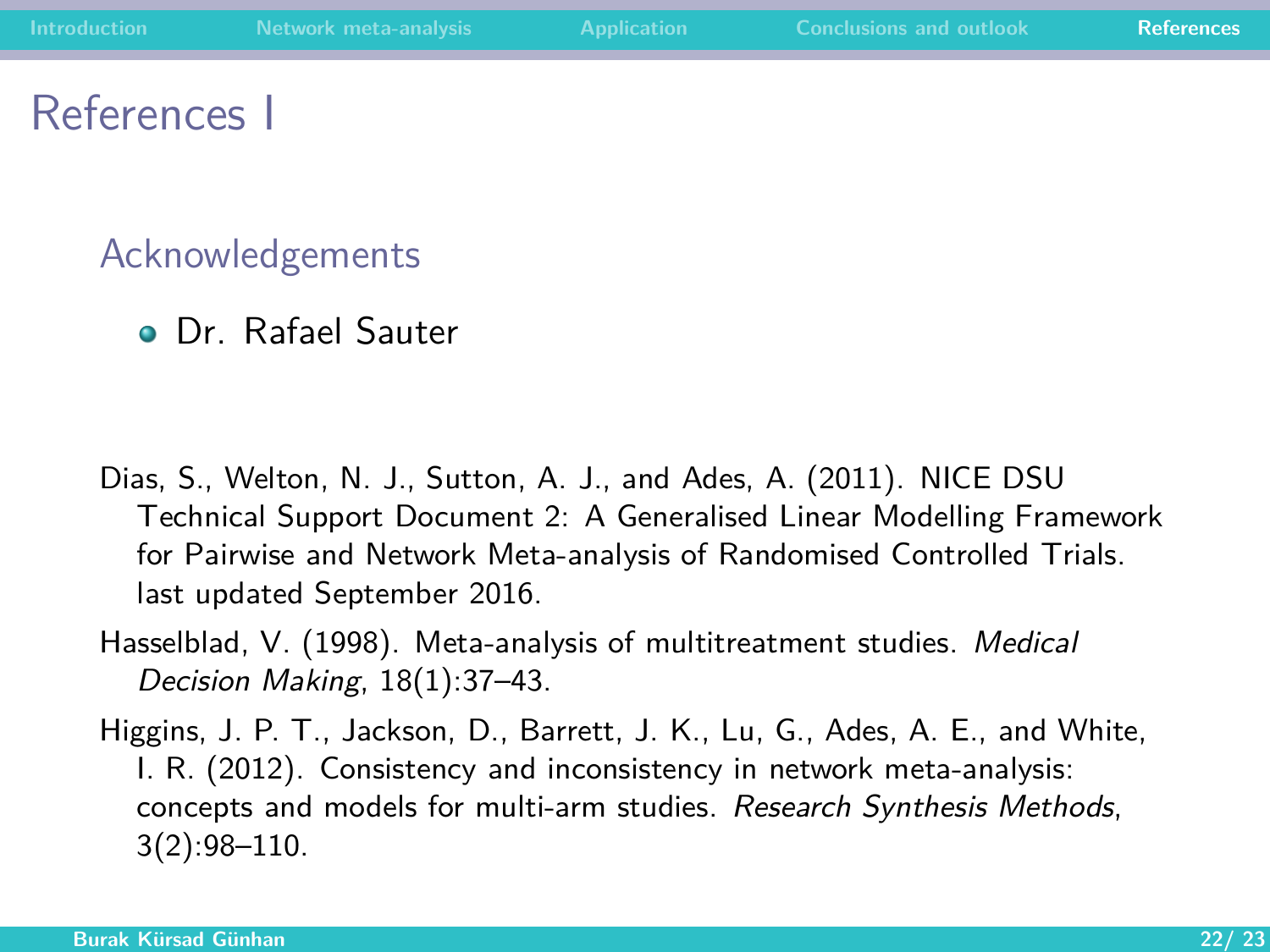#### References II

- Higgins, J. P. T. and Whitehead, A. (1996). BORROWING STRENGTH FROM EXTERNAL TRIALS IN A META-ANALYSIS. Statistics in Medicine, 15(24):2733–2749.
- Jackson, D., Barrett, J. K., Rice, S., White, I. R., and Higgins, J. P. (2014). A design-by-treatment interaction model for network meta-analysis with random inconsistency effects. Statistics in Medicine, 33(21):3639–3654.
- Lu, G. and Ades, A. E. (2006). Assessing Evidence Inconsistency in Mixed Treatment Comparisons. Journal of the American Statistical Association, 101(474):447–459.
- Rue, H., Martino, S., and Chopin, N. (2009). Approximate Bayesian inference for latent Gaussian models by using integrated nested Laplace approximations. Journal of the Royal Statistical Society: Series B (Statistical Methodology), 71(2):319–392.
- Rue, H., Riebler, A., Sørbye, S. H., Illian, J. B., Simpson, D. P., and Lindgren, F. K. (2016). Bayesian Computing with INLA: A Review. arXiv preprint arXiv:1604.00860.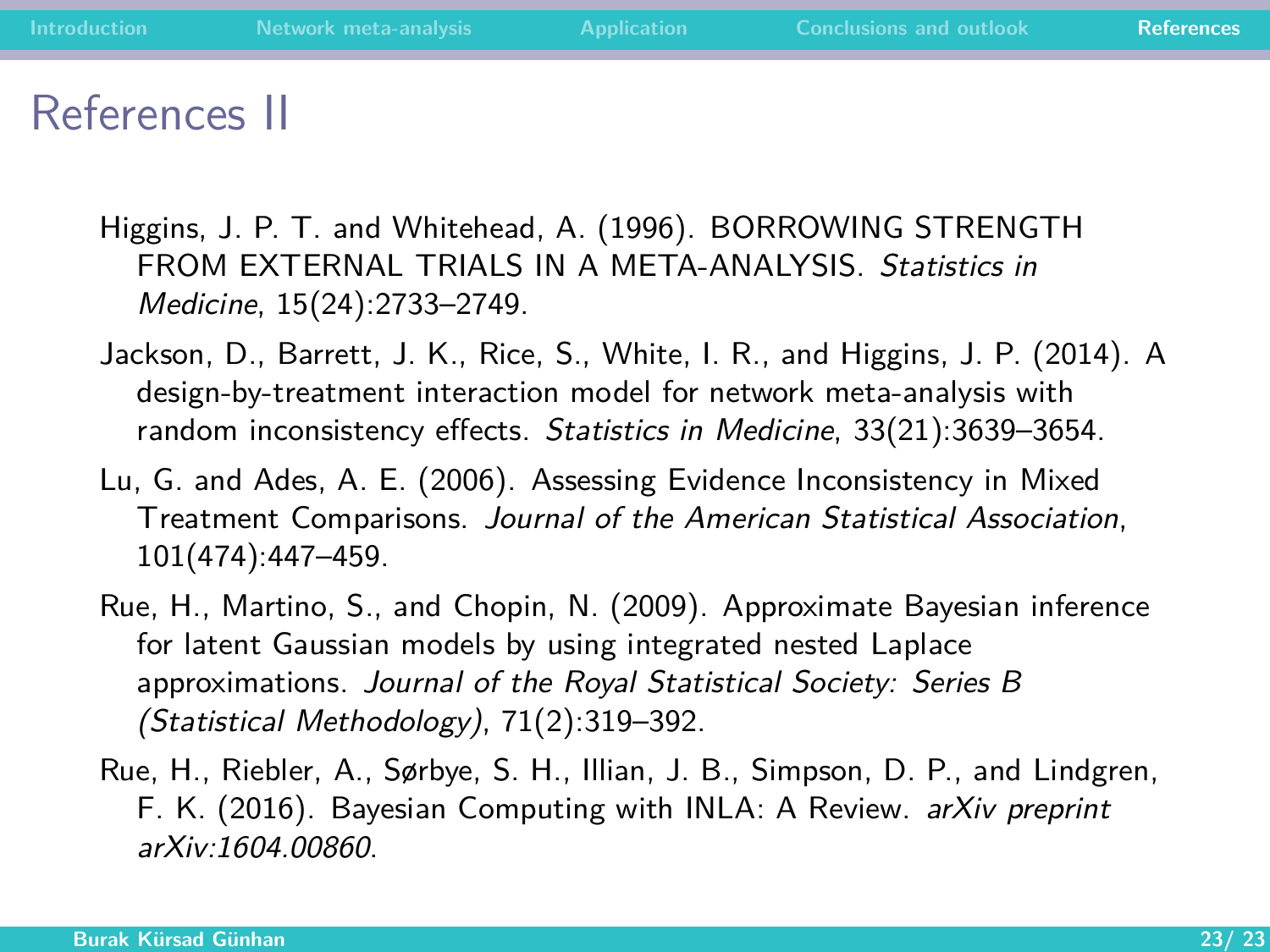#### References III

- Salanti, G. (2012). Indirect and mixed-treatment comparison, network, or multiple-treatments meta-analysis: many names, many benefits, many concerns for the next generation evidence synthesis tool. Research Synthesis Methods, 3(2):80–97.
- Sauter, R. and Held, L. (2015). Network meta-analysis with integrated nested Laplace approximations. Biometrical Journal, 57(6):1038–1050.
- Sauter, R. and Held, L. (2016). Quasi-complete separation in random effects of binary response mixed models. Journal of Statistical Computation and Simulation, 86(14):2781–2796.
- Simpson, D. P., Rue, H., Martins, T. G., Riebler, A., and Sørbye, S. H. (2014). Penalising model component complexity: A principled, practical approach to constructing priors. arXiv preprint arXiv:1403.4630.
- van Valkenhoef, G., Tervonen, T., de Brock, B., and Hillege, H. (2012). Algorithmic parameterization of mixed treatment comparisons. Statistics and Computing, 22(5):1099–1111.
- Wickham, H. and Chang, W. (2016). devtools: Tools to Make Developing R Packages Easier. R package version 1.12.0.9000.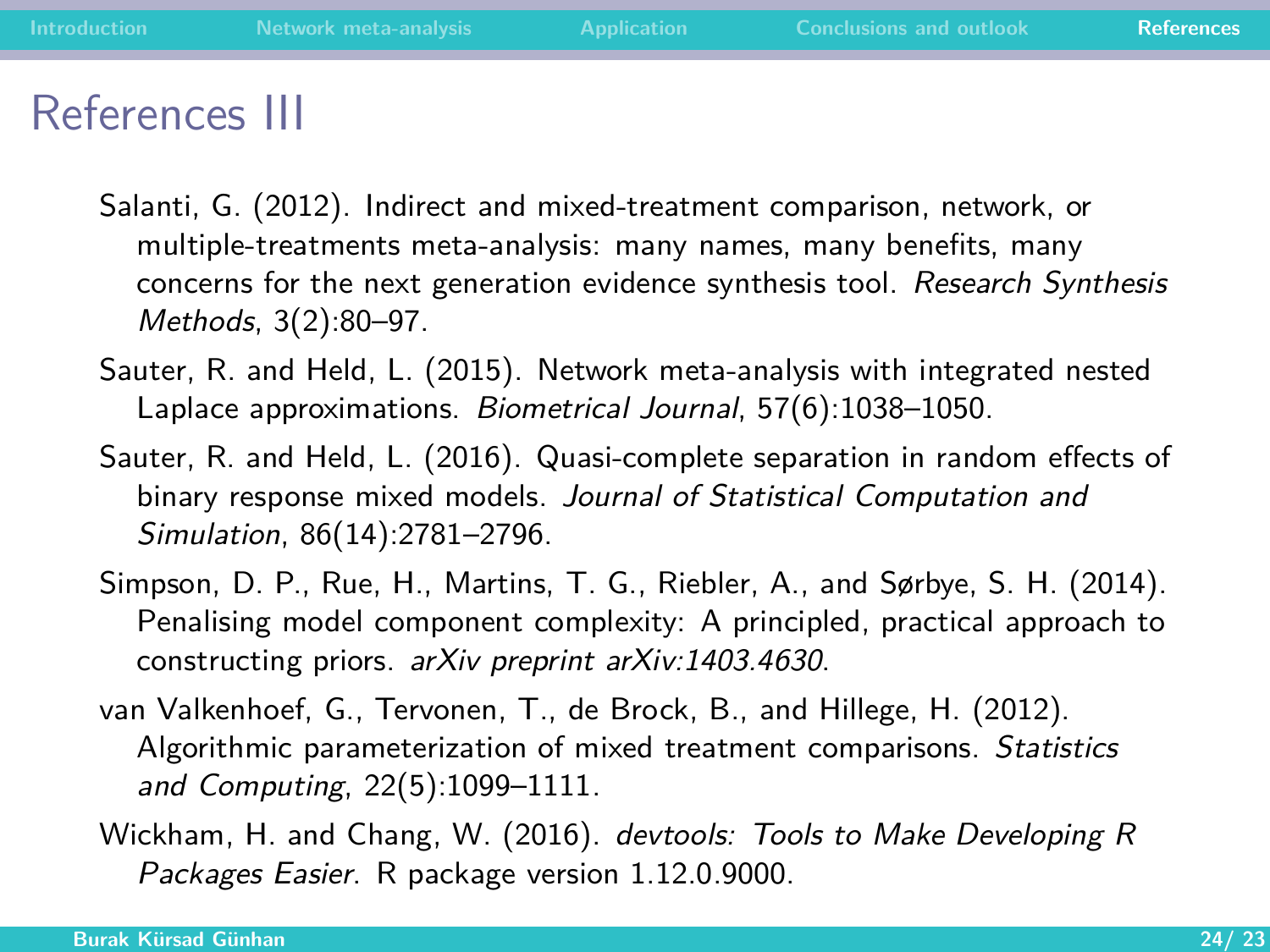#### Extra slides

- **Transitivity**: indirect comparison validly **estimates** unobserved comparison
- It can be tested epidemiologically, but not statistically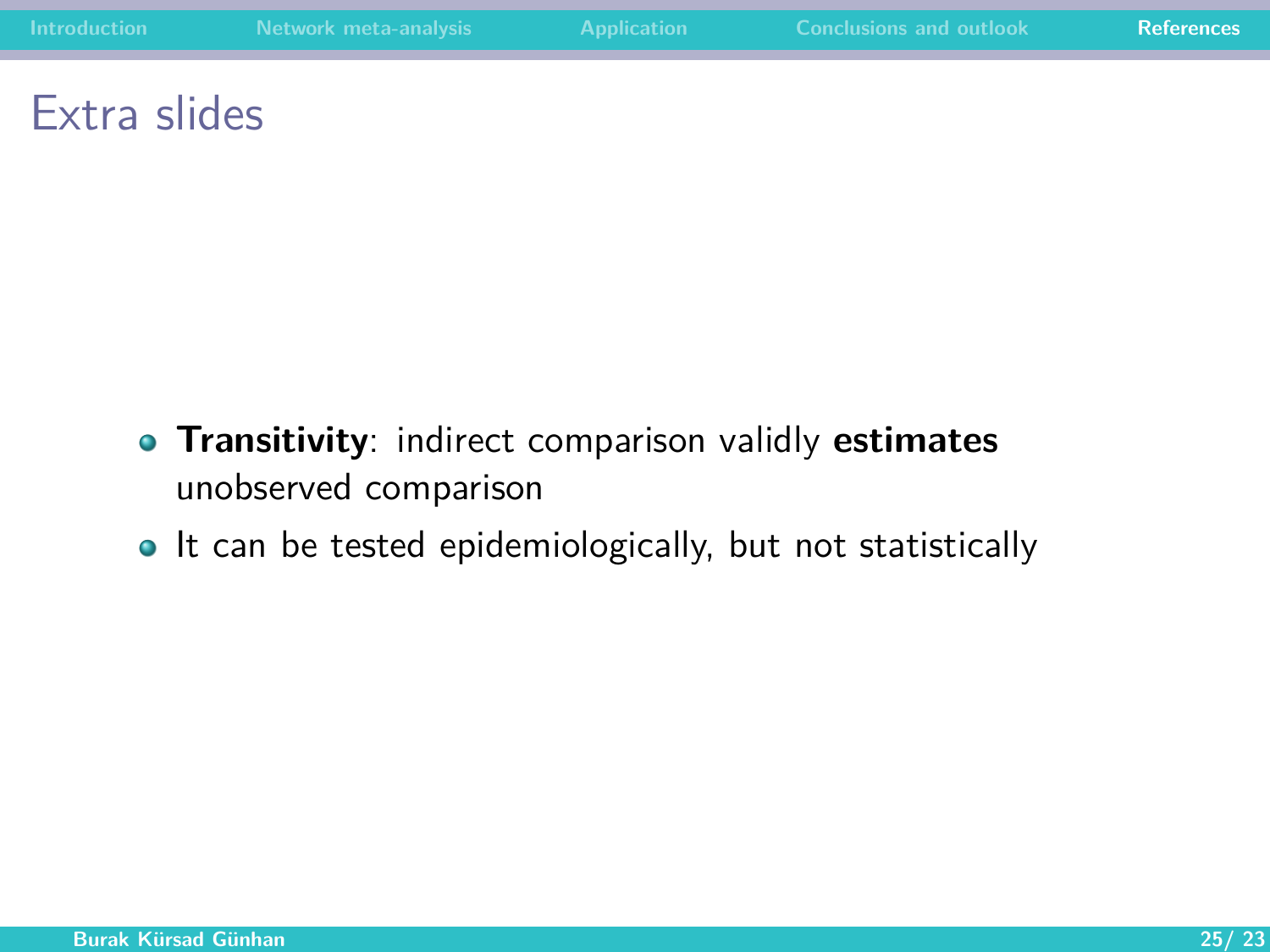## INLA inaccuracy



**Burak Kürsad Günhan 26/ 23**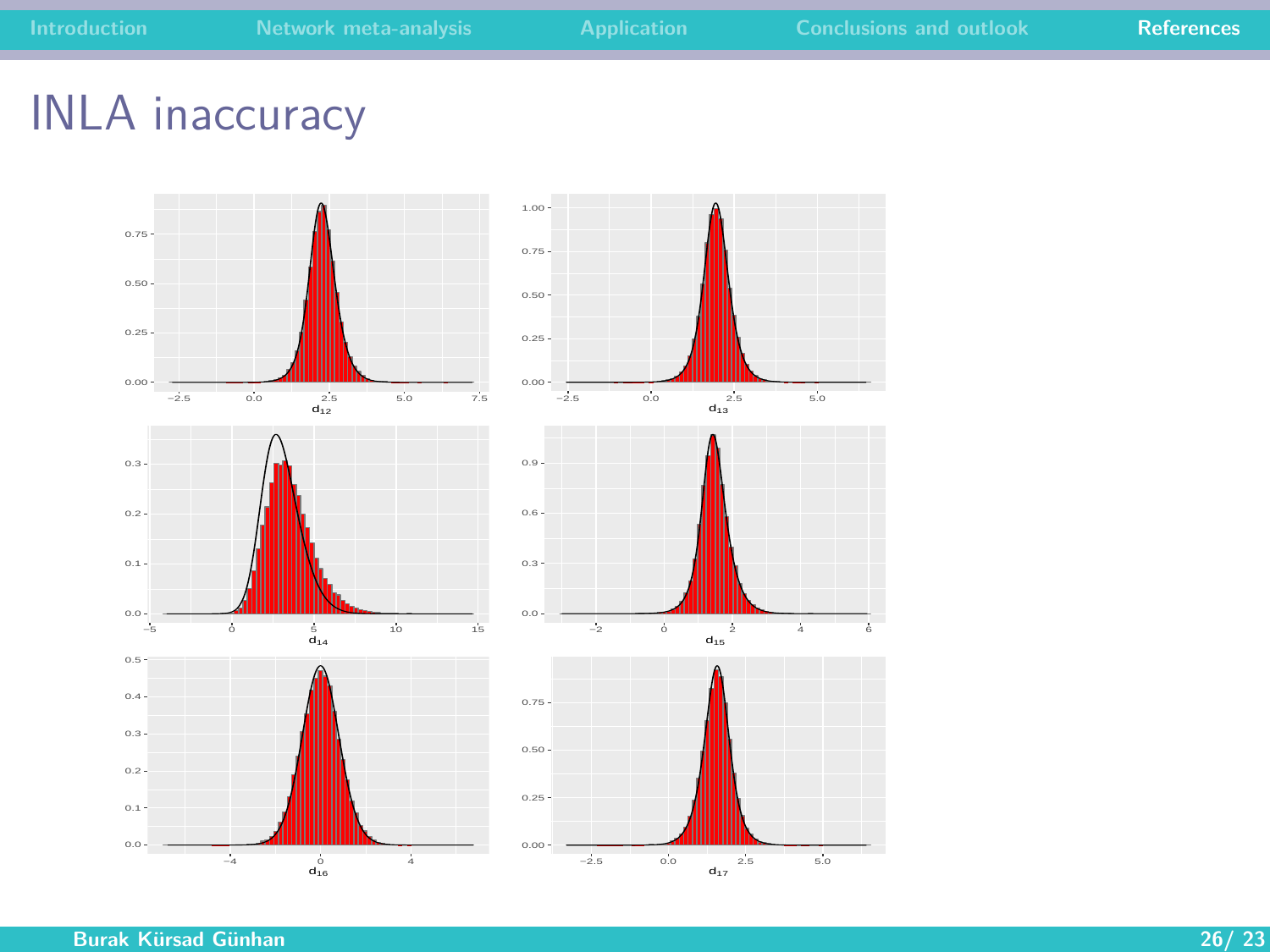# Using informative priors

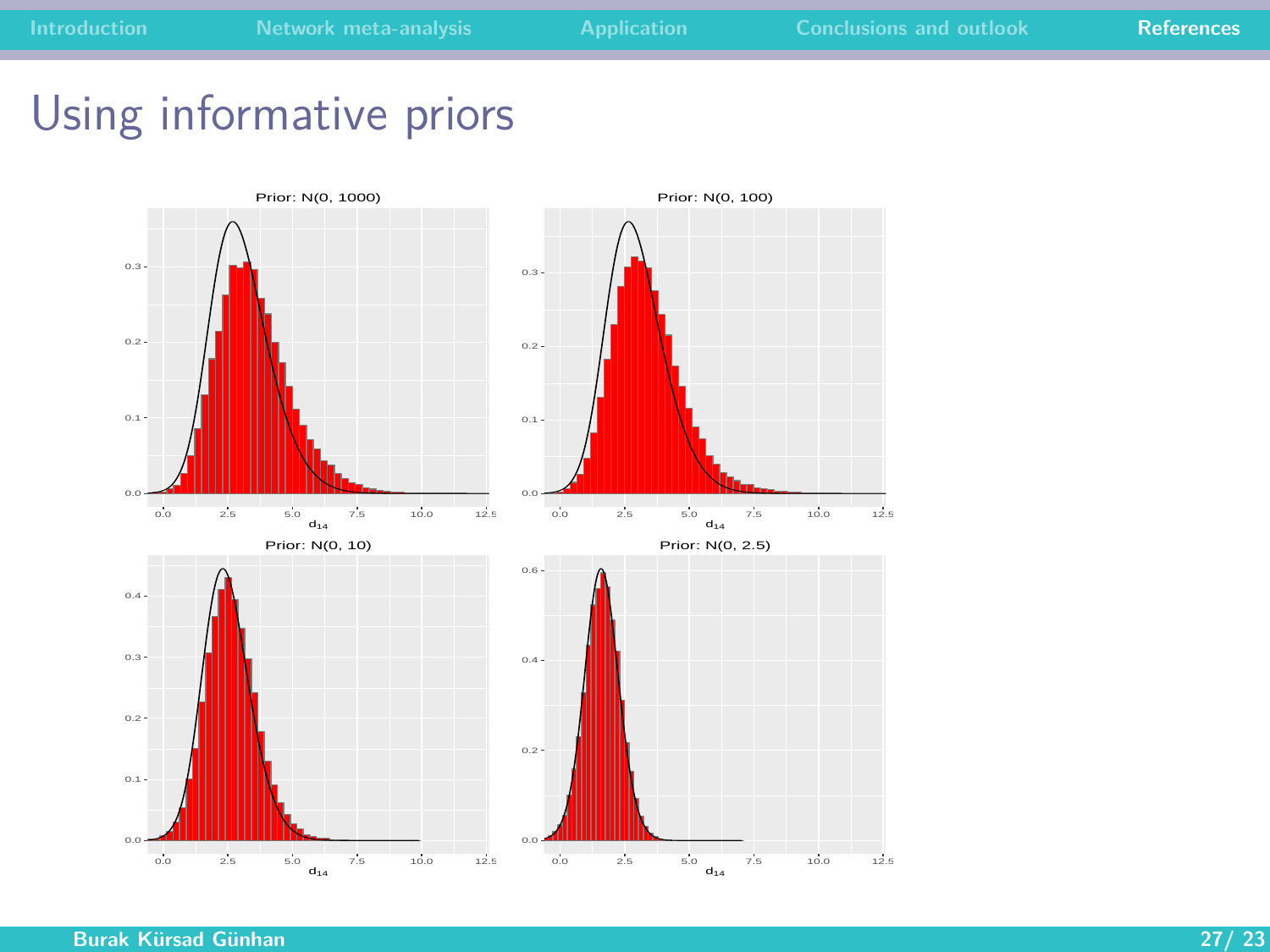# Using informative priors



 $\frac{1}{2}$  4 6

**MCMC 95% CI INLA 95% CI**

1000